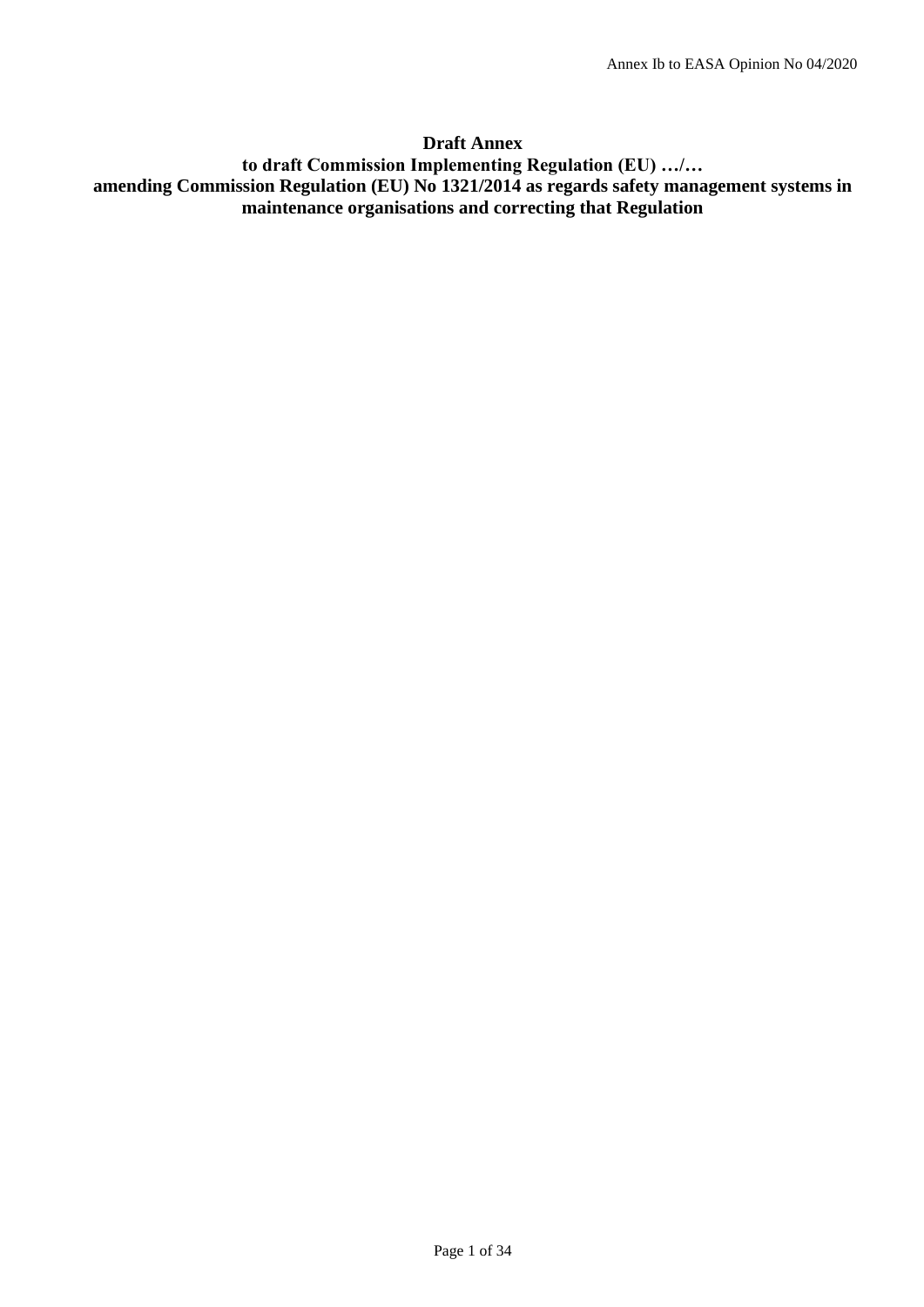### *ANNEX I*

Annex I (Part-M) to Commission Regulation (EU) No 1321/2014 is amended as follows:

(1) in the 'CONTENTS', Appendix IV is replaced by the following:

'Appendix IV — Class and rating system for the terms of approval of maintenance organisations referred to in Annex I (Part-M) Subpart F';

- (2) Appendix IV is amended as follows:
	- (i) the title of Appendix IV is replaced by the following:

## '*Appendix IV*

## **Class and rating system for the terms of approval of maintenance organisations referred to in Annex I (Part-M) Subpart F**';

- (ii) point 1 is replaced by the following:
	- '1. Except as stated otherwise for the smallest organisations referred to in point 12, the table referred to in point 13 provides the standard system for the approval of a maintenance organisation as per Subpart F of Annex I (Part-M). An organisation must be granted an approval that ranges from a single class and rating with limitations to all classes and ratings with limitations.';
- (iii) point 8. is replaced by the following:
- '8. Reserved';
- (iv) point 11 is replaced by the following:
	- '11. When a *lengthy capability list* is used which could be subject to frequent amendments, then such amendments may be performed in accordance with the indirect approval procedure referred to in points M.A.604(c) and M.B.606(c).';
- (v) in the table of point 13, the rows related to 'aircraft' class are replaced by the following:

| <b>CLASS</b>    | <b>RATING</b>                          | <b>LIMITATION</b>                                                                                                                                                                                                                                 | <b>BASE</b>      | <b>LINE</b>      |
|-----------------|----------------------------------------|---------------------------------------------------------------------------------------------------------------------------------------------------------------------------------------------------------------------------------------------------|------------------|------------------|
| <b>AIRCRAFT</b> | A2 Aeroplanes<br>5 700 kg and<br>helow | [Shall<br>aeroplane<br>state<br>manufacturer or group or series<br>or type and/or the maintenance<br>task(s)<br>Example: DHC-6 Twin Otter<br><b>Series</b><br>State whether the issue of<br>airworthiness<br>review<br>certificates is authorised | $[YES/NO]$ $(*)$ | $[YES/NO](*)$    |
|                 | A3 Helicopters                         | [Shall]<br>helicopter<br>state<br>manufacturer or group or series<br>or type and/or the maintenance<br>task(s)]<br>Example: Robinson R44                                                                                                          | $[YES/NO]$ $(*)$ | $[YES/NO]$ $(*)$ |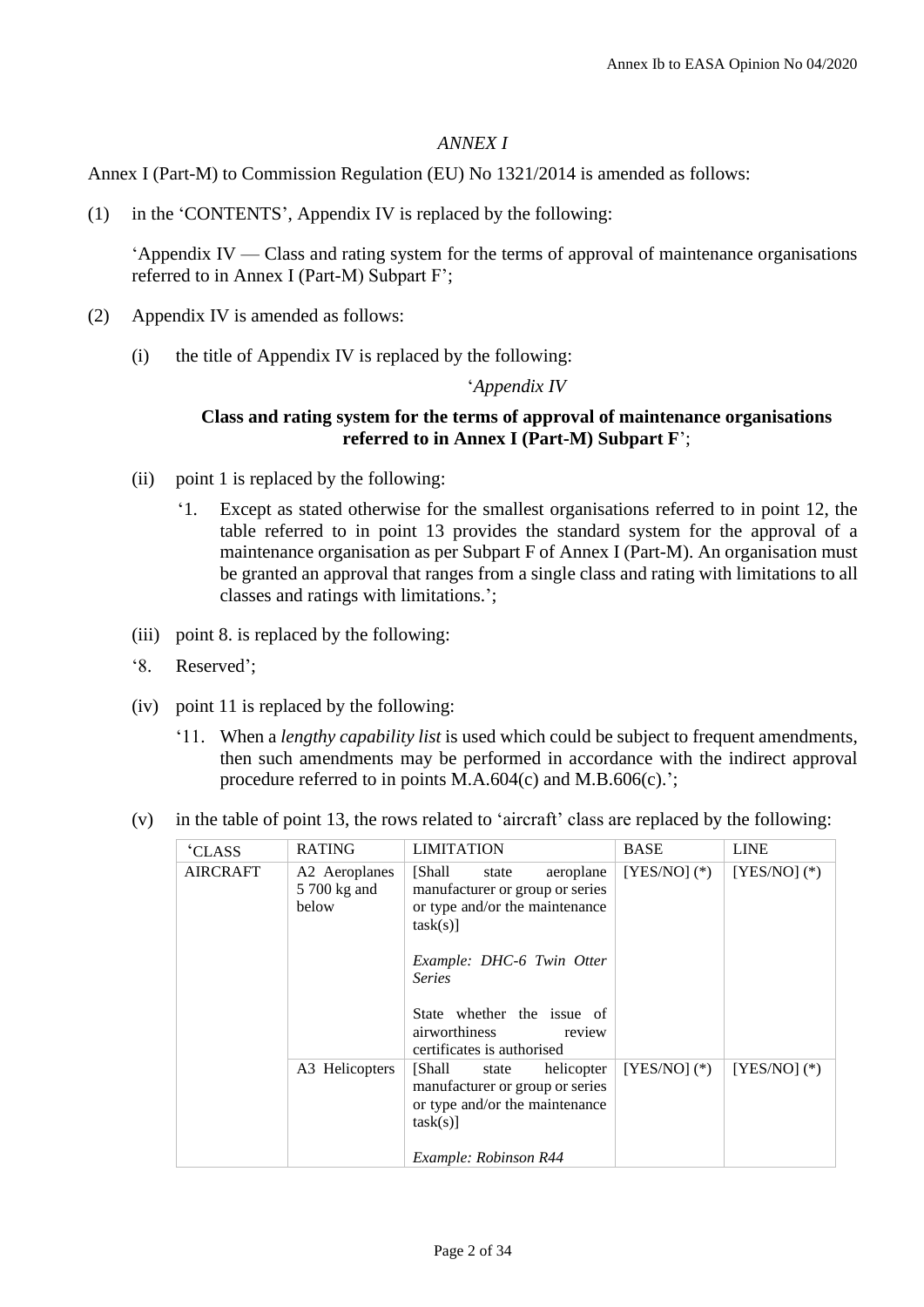|                                                                                               | A4 Aircraft<br>other than A1.<br>$A2$ and $A3$ | [Shall state aircraft category   [YES/NO] (*)<br>(sailplane, balloon, airship,<br>etc.), manufacturer or group or<br>series or type and/or the | $[YES/NO]$ $(*)$ <sup>2</sup> |
|-----------------------------------------------------------------------------------------------|------------------------------------------------|------------------------------------------------------------------------------------------------------------------------------------------------|-------------------------------|
| whether<br><b>State</b><br>the<br>issue of airworthiness review<br>certificates is authorised |                                                | maintenance $task(s)$ ]                                                                                                                        |                               |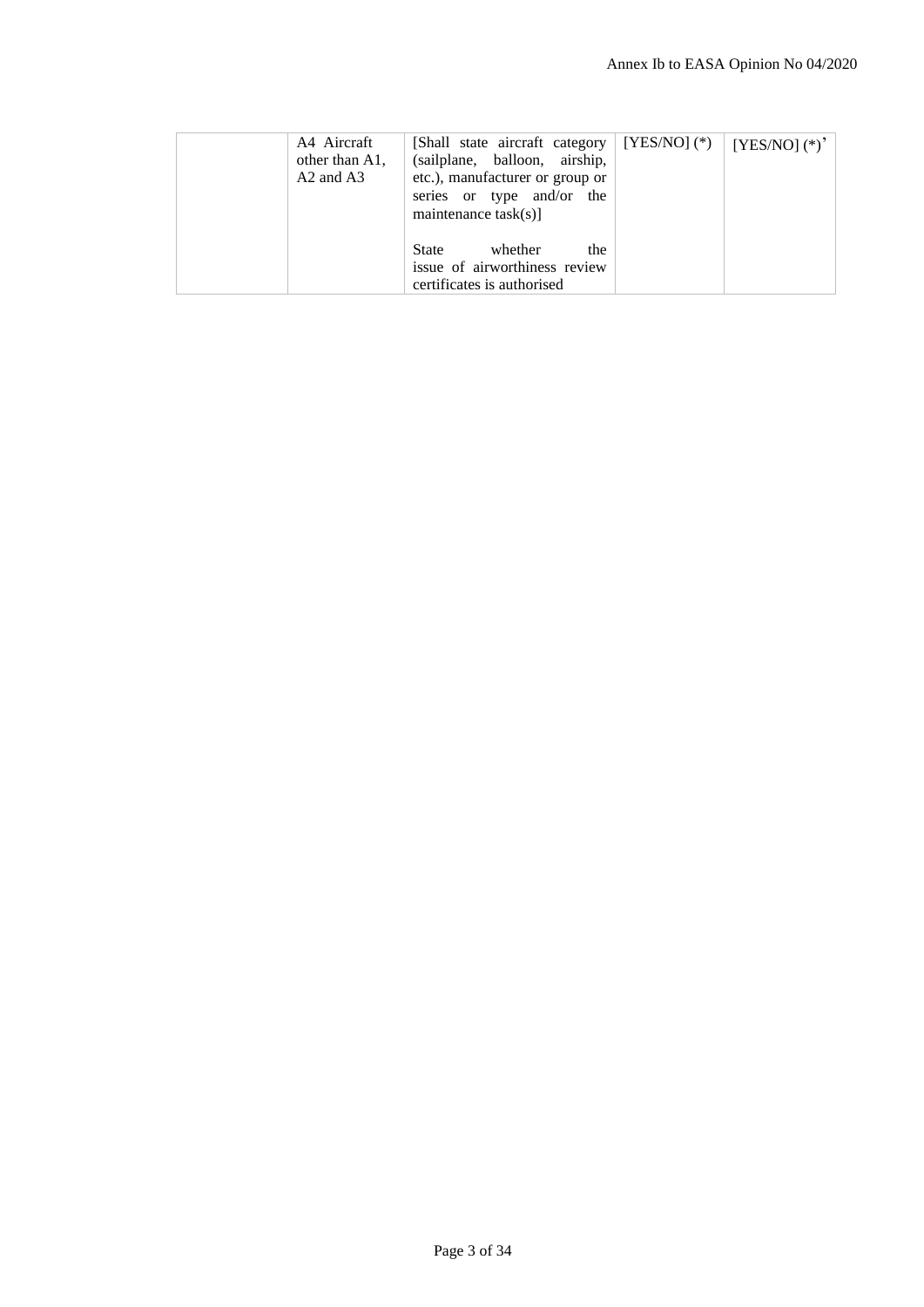### *ANNEX II*

Annex II (Part-145) to Commission Regulation (EU) No 1321/2014 is amended as follows:

(1) the contents are replaced by the following:

## 'CONTENTS

145.1 Competent authority

### SECTION A — TECHNICAL AND ORGANISATION REQUIREMENTS

- 145.A.10 Scope
- 145.A.15 Application for an organisation certificate
- 145.A.20 Terms of approval and scope of work
- 145.A.30 Personnel requirements
- 145.A.35 Certifying staff and support staff
- 145.A.37 Airworthiness review staff
- 145.A.45 Maintenance data
- 145.A.47 Production planning
- 145.A.48 Performance of maintenance
- 145.A.50 Certification of maintenance
- 145.A.55 Record-keeping
- 145.A.60 Occurrence reporting
- 145.A.65 Maintenance procedures
- 145.A.70 Maintenance organisation exposition (MOE)
- 145.A.75 Privileges of the organisation
- 145.A.85 Changes to the organisation
- 145.A.90 Continued validity
- 145.A.95 Findings
- 145.A.120 Means of compliance
- 145.A.140 Access
- 145.A.155 Immediate reaction to a safety problem
- 145.A.200 Management system
- 145.A.202 Internal safety reporting scheme
- 145.A.205 Contracting and subcontracting

SECTION B — AUTHORITY REQUIREMENTS

145.B.005 Scope

- 145.B.115 Oversight documentation
- 145.B.120 Means of compliance
- 145.B.125 Information to the Agency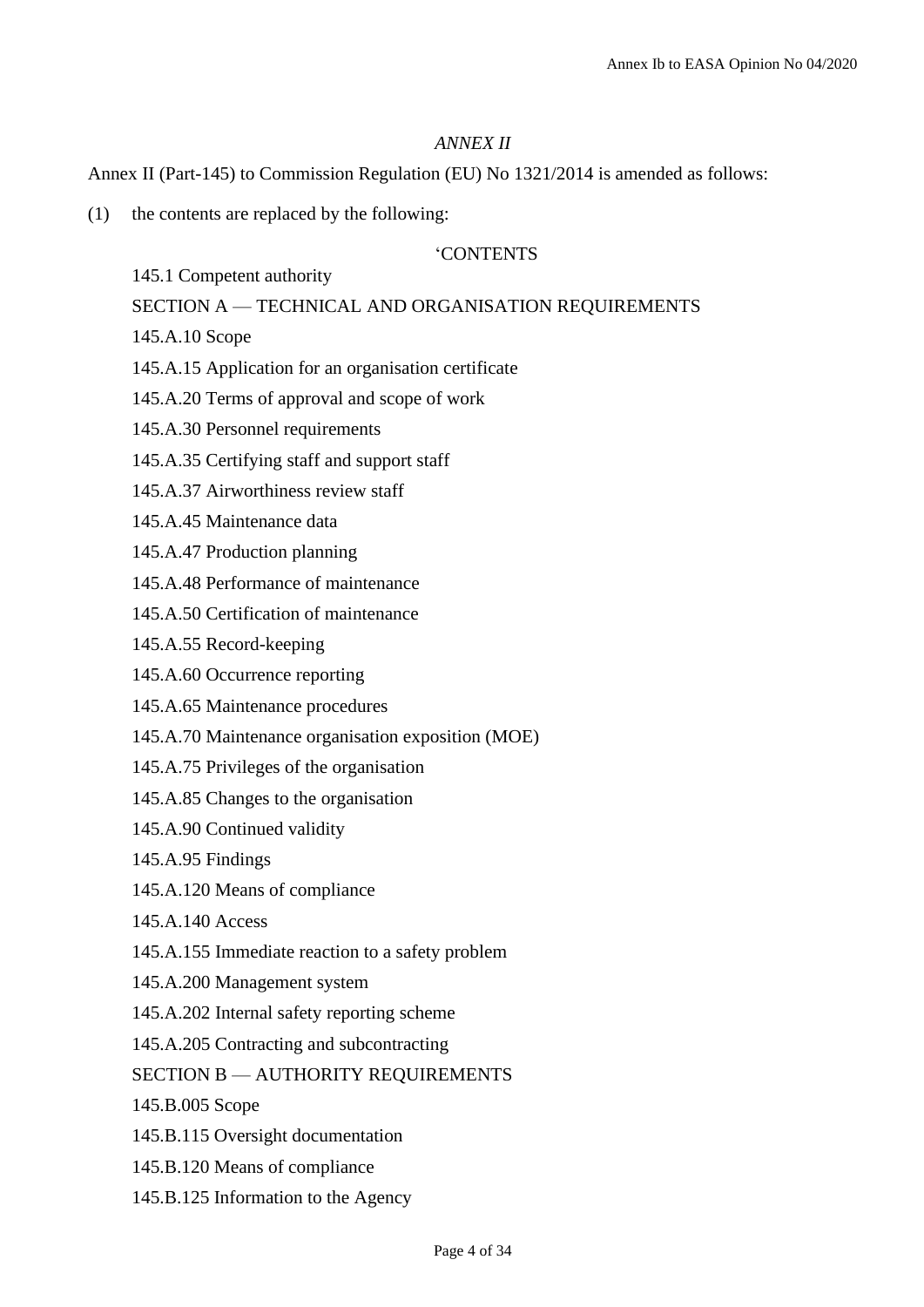145.B.135 Immediate reaction to a safety problem

145.B.200 Management system

145.B.205 Allocation of tasks to qualified entities

145.B.210 Changes in the management system

145.B.220 Record-keeping

145.B.300 Oversight principles

145.B.305 Oversight programme

145.B.310 Initial certification procedure

145.B.330 Changes — organisations

145.B.350 Findings and corrective actions

145.B.355 Suspension, limitation and revocation

Appendix I — Authorised Release Certificate — EASA Form 1

Appendix II — Class and rating system for the terms of approval of Part-145 maintenance organisations

Appendix III — Maintenance organisation certificate — EASA Form 3-145

Appendix IV — Conditions for the use of staff not qualified in accordance with Annex III (Part-66) referred to in points  $145.A.30(i)1$  and  $2$ ;

(2) point 145.1 is replaced by the following:

# '**145.1 Competent authority**

For the purpose of this Annex, the competent authority shall be:

- (1) for organisations that have their principal place of business in a territory for which a Member State is responsible under the Chicago Convention, the authority designated by that Member State or by another Member State in accordance with Article 64 of Regulation (EU) 2018/1139, or the Agency if the responsibility has been reallocated to the Agency in accordance with Articles 64 or 65 of Regulation (EU) 2018/1139, or
- (2) for organisations that have their principal place of business outside a territory for which a Member State is responsible under the Chicago Convention, the Agency.';
- (3) the title of Section A is replaced by the following:

## '*SECTION A*

# **TECHNICAL AND ORGANISATION REQUIREMENTS**';

(4) point 145.A.10 is replaced by the following:

## '**145.A.10 Scope**

This Section establishes the requirements to be met by an organisation to qualify for the issue or continuation of an approval certificate for the maintenance of aircraft and components.';

(5) point 145.A.15 is replaced by the following: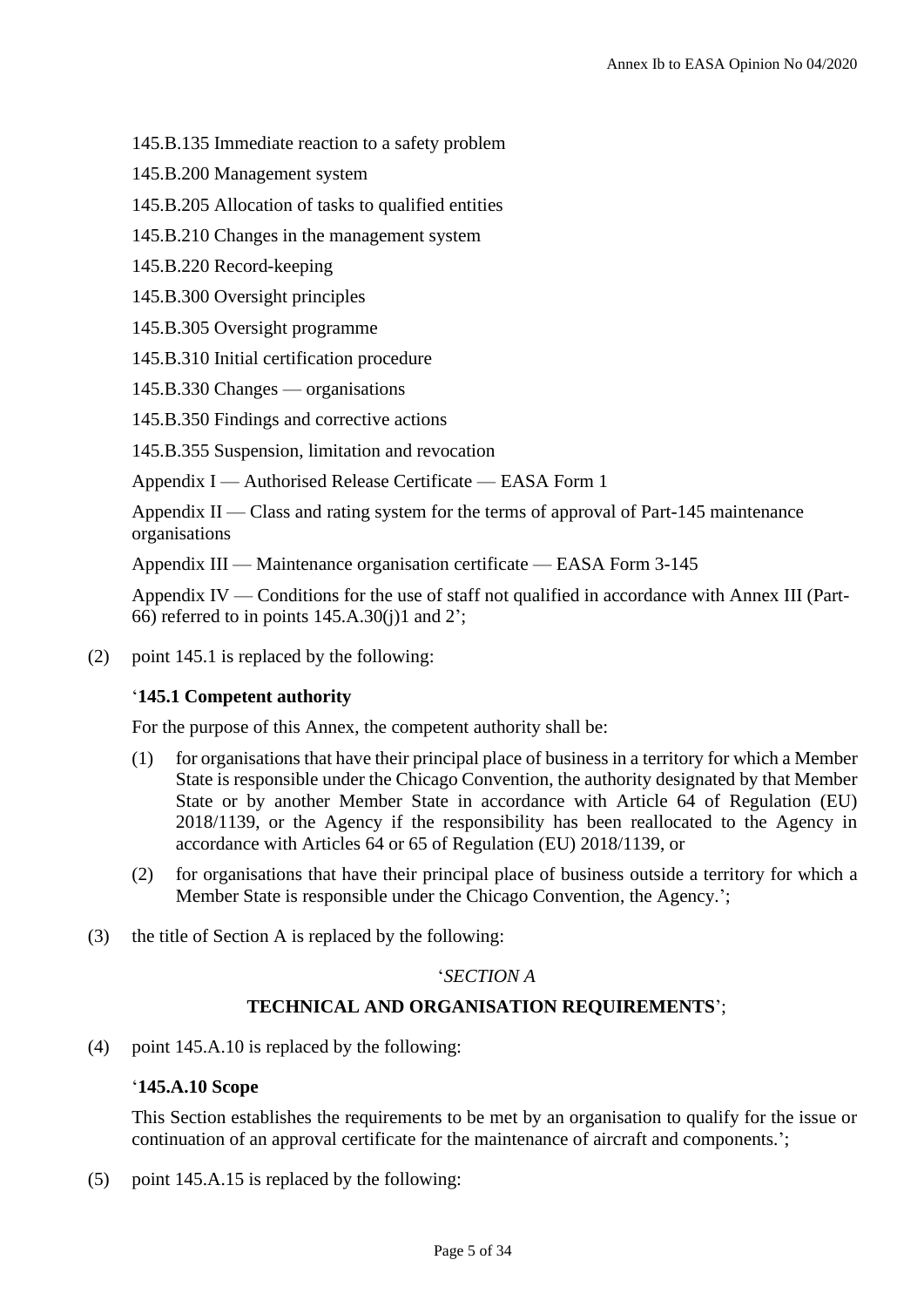# '**145.A.15 Application for an organisation certificate**

- (a) An application for a certificate or an amendment to an existing certificate in accordance with this Annex shall be made in a form and manner established by the competent authority, taking into account the applicable requirements of Annex I (Part-M), Annex Vb (Part-ML) and this Annex.
- (b) Applicants for an initial certificate pursuant to this Annex shall provide the competent authority with:
	- 1. the results of a pre-audit performed by the organisation against the applicable requirements provided for in Annex I (Part-M), Annex Vb (Part-ML) and this Annex;
	- 2. documentation demonstrating how they will comply with the requirements established in this Regulation.';
- (6) point 145.A.20 is replaced by the following:

## '**145.A.20 Terms of approval and scope of work**

- (a) The scope of work shall be specified in the maintenance organisation exposition (MOE) in accordance with point 145.A.70.
- (b) The organisation shall comply with the terms of approval attached to the organisation certificate issued by the competent authority, and with the scope of work specified in the MOE.';
- (7) point 145.A.30 is amended as follows:
	- (i) points (a), (b) and (c) are replaced by the following:
		- '(a) The organisation shall appoint an accountable manager that has corporate authority to ensure that all maintenance activities of the organisation can be financed and carried out in accordance with Regulation (EU) 2018/1139 and its delegated and implementing acts. The accountable manager shall:
			- 1. ensure that all necessary resources are available to accomplish maintenance in accordance with this Annex, Annex I (Part-M) and Annex Vb (Part-ML), as applicable, to support the organisation certificate;
			- 2. establish and promote the safety policy specified in point 145.A.200(a);
			- 3. demonstrate a basic understanding of this Regulation.
		- (b) The accountable manager shall nominate a person or group of persons representing the management structure for the maintenance functions and with the responsibility to ensure that the organisation works in accordance with the MOE and approved procedures. It shall be made clear in the procedures who deputises for a particular person in the case of lengthy absence of that person.
		- (c) The accountable manager shall nominate a person or group of persons with the responsibility to manage the compliance monitoring function as part of the management system.';
	- (ii) points (ca), (cb) and (cc) are added after point (c):
		- '(ca) The accountable manager shall nominate a person or group of persons with the responsibility to manage the development, administration and maintenance of effective safety management processes as part of the management system.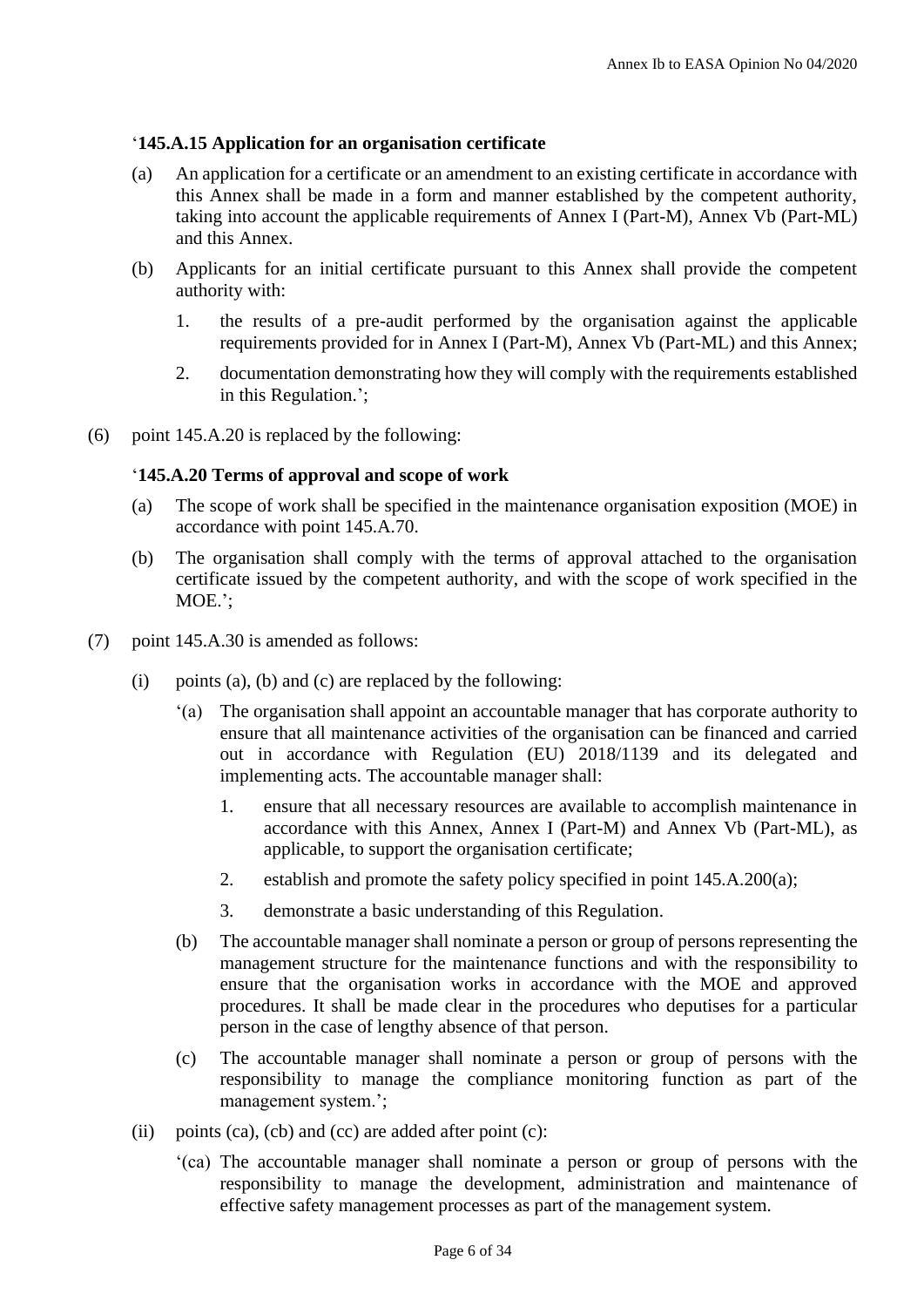- (cb) The person or group of persons nominated in accordance with points 145.A.30(b), (c) and (ca) shall have a responsibility to the accountable manager and direct access to him/her to keep him/her properly informed on compliance and safety matters.
- (cc) The person or persons nominated in accordance with points 145.A.30(b), (c) and (ca) shall be able to demonstrate relevant knowledge, background and satisfactory experience related to aircraft or component maintenance and demonstrate a working knowledge of this Regulation.';
- (iii) points (d) and (e) are replaced by the following:
	- '(d) The organisation shall have a maintenance man-hour plan to ensure it has sufficient and appropriately qualified staff to plan, perform, supervise, inspect and monitor the organisation's activities in accordance with the terms of approval. In addition, the organisation shall have a procedure to reassess the work intended to be carried out when the actual staff availability is reduced compared to the planned staffing level for a particular work shift or period.
	- (e) The organisation shall establish and control the competency of the personnel involved in any maintenance, airworthiness reviews, safety management and compliance monitoring in accordance with a procedure and to a standard agreed with the competent authority. In addition to the necessary expertise related to the job function, the competency of the personnel must include an understanding of the application of safety management principles, including human factors and human performance issues, which is appropriate to their function and responsibilities in the organisation.';
- (iv) point (j) is amended as follows:
	- (a) The introductory phrase is replaced by the following:
		- '(j) By way of derogation from points (g) and (h), in relation to the obligation to comply with Annex III (Part-66), the organisation may use certifying staff and support staff that are qualified in accordance with the following provisions:';
	- (b) points (j)(1), (j)(2), (j)(3) and (j)(4) are replaced by the following:
		- '1. For base maintenance carried out at a location outside a territory for which a Member State is responsible under the Chicago Convention, the certifying staff and support staff may be qualified in accordance with the national aviation regulations of the State in which the base maintenance facility is located, subject to the conditions specified in Appendix IV to this Annex.
		- 2. For line maintenance carried out at a line station located outside a territory for which a Member State is responsible under the Chicago Convention, the certifying staff may be qualified, subject to the conditions specified in Appendix IV to this Annex, in accordance with the following alternative conditions:
			- national aviation regulations of the State in which the line station is located;
			- national aviation regulations of the State in which the organisation's principal place of business is located.
		- 3. For a repetitive pre-flight airworthiness directive which specifically states that the flight crew may carry out such airworthiness directive, the organisation may issue a limited certification authorisation to the pilot on the basis of the flight crew licence held. In this case, the organisation shall ensure that sufficient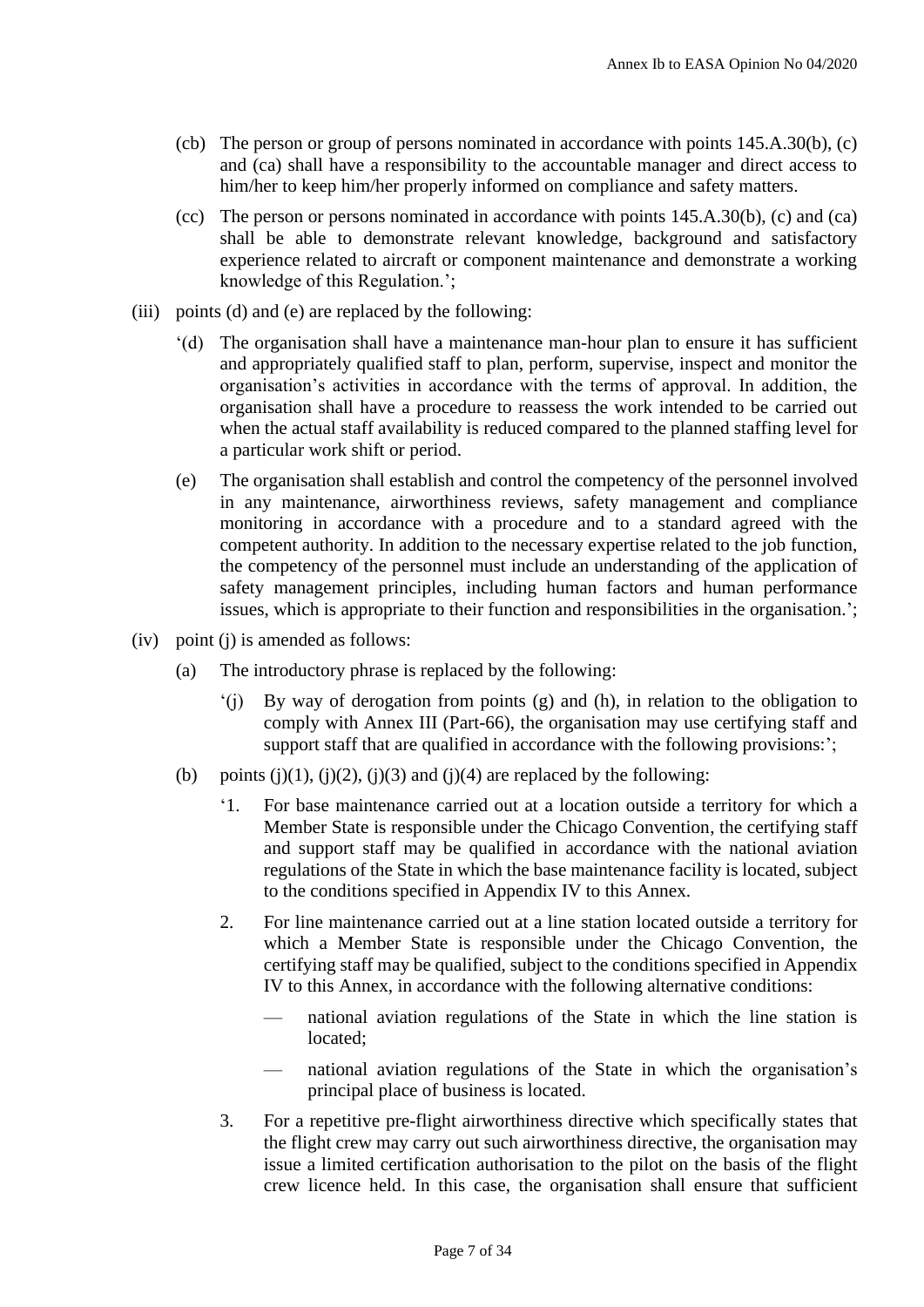practical training has been carried out to ensure that the pilot can accomplish the airworthiness directive to the required standard.

- 4. If an aircraft is operated away from a supported location, the organisation may issue a limited certification authorisation to the pilot on the basis of the flight crew licence held, subject to being satisfied that sufficient practical training has been provided to ensure that the pilot can accomplish the specified task to the required standard. The procedures for the implementation of this provision shall be detailed in the MOE.';
- (iv) point (k) is amended as follows:
	- '(k) If the organisation performs airworthiness reviews and issues the corresponding airworthiness review certificate in accordance with point ML.A.903 of Annex Vb (Part-ML), it shall have airworthiness review staff that are qualified and authorised in accordance with point 145.A.37.';
- (8) point 145.A.35 is amended as follows:
	- (i) points (d), (e) and (f) are replaced by the following:
		- '(d) The organisation shall ensure that all certifying staff and support staff receive sufficient recurrent training in each 2-year period to ensure that they have up-to-date knowledge of relevant technologies, organisation procedures and safety management, including human factor issues.
		- (e) The organisation shall establish a programme for recurrent training for certifying staff and support staff, including a procedure to ensure compliance with the relevant points of 145.A.35 and a procedure to ensure compliance with Annex III (Part-66).
		- (f) With the exception of the unforeseen cases specified in point  $145.A.30(i)(5)$ , the organisation shall assess all certifying staff for their competency, qualifications and capability to carry out their intended certifying duties in accordance with a procedure as specified in the MOE prior to the issue or reissue of a certification authorisation under this Annex to such staff.';
	- (ii) points (i) and (j) are replaced by the following:
		- '(i) The person or persons referred to in point 145.A.30(c) that are responsible for the compliance monitoring function shall also remain responsible for issuing certification authorisations to certifying staff. That personnel may nominate other persons to effectively issue or revoke certification authorisations in accordance with a procedure as specified in the MOE.
		- (j) (reserved)';
- (9) point 145.A.36 is deleted.
- (10) the following point 145.A.37 is inserted:

## '**145.A.37 Airworthiness review staff**

(a) In order to be approved to carry out airworthiness reviews and to issue the corresponding airworthiness review certificates (ARC) for aircraft covered by Annex Vb (Part-ML), a Part-145 organisation shall have airworthiness review staff that comply with all of the following requirements: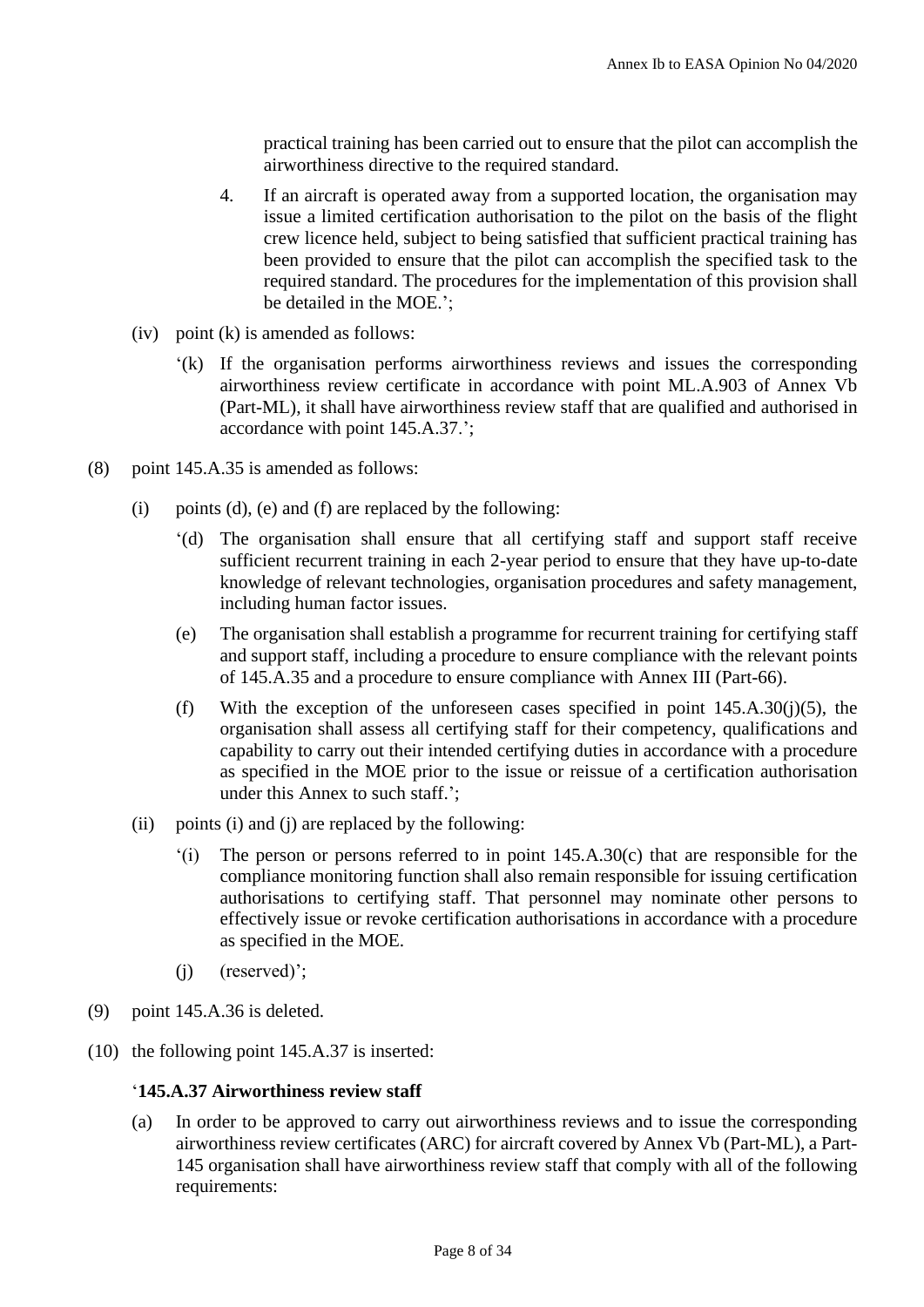- (1) they have acquired experience in continuing airworthiness of at least 1 year for sailplanes and balloons and of at least 3 years for all other aircraft;
- (2) they hold a certifying staff authorisation for the corresponding aircraft;
- (3) they have acquired knowledge of Subpart C of Annex I (Part-M) or Subpart C of Annex Vb (Part-ML);
- (4) they have acquired knowledge of the procedures of the maintenance organisation relevant to the airworthiness review and issue of the airworthiness review certificate.
- (b) Before the organisation issues an airworthiness review authorisation to a candidate, that person shall perform an airworthiness review under the supervision of the competent authority or under the supervision of a person that is already authorised as airworthiness review staff by the organisation. If this airworthiness review under supervision is satisfactory, the competent authority shall formally accept that person to become airworthiness review staff.
- (c) The Part-145 organisation shall ensure that the airworthiness review staff can demonstrate appropriate recent continuing airworthiness experience.';
- (11) point 145.A.45 is amended as follows:
	- (i) point (a) is replaced by the following:
		- '(a) The organisation shall hold and use applicable current maintenance data which is necessary in the performance of maintenance, including modifications and repairs. 'Applicable' means relevant to any aircraft, component or process specified in the organisation's terms of approval and in any associated capability list.

In the case of maintenance data provided by the person or organisation requesting the maintenance, the organisation shall hold such data when the work is in progress, with the exception of the need to comply with point  $145.A.55(a)(3)$ .';

- (ii) points  $(c)$ ,  $(d)$  and  $(e)$  are replaced by the following:
	- '(c) The organisation shall establish procedures to ensure that if inaccurate, incomplete or ambiguous procedure, practice, information or maintenance instruction is found in the maintenance data used by maintenance personnel, it is recorded as part of the internal safety reporting scheme referred to in point 145.A.202 and notified to the author of the maintenance data.
	- (d) The organisation may only modify maintenance instructions in accordance with a procedure that is specified in the MOE. With respect to changes to maintenance instructions, the organisation shall demonstrate that they result in equivalent or improved maintenance standards, and shall inform the author of the maintenance instructions of such changes. For the purposes of this point, 'maintenance instructions' means instructions on how to carry out a particular maintenance task; they exclude the engineering design of repairs and modifications.
	- (e) The organisation shall provide a common work card or worksheet system to be used throughout the relevant parts of the organisation. In addition, the organisation shall either accurately transcribe the maintenance data referred to in points (b) and (d) onto such work cards or worksheets, or make precise reference to the particular maintenance task or tasks contained in that maintenance data. Work cards and worksheets may be computer generated and held in an electronic database that is adequately protected against unauthorised alteration, and for which there is a backup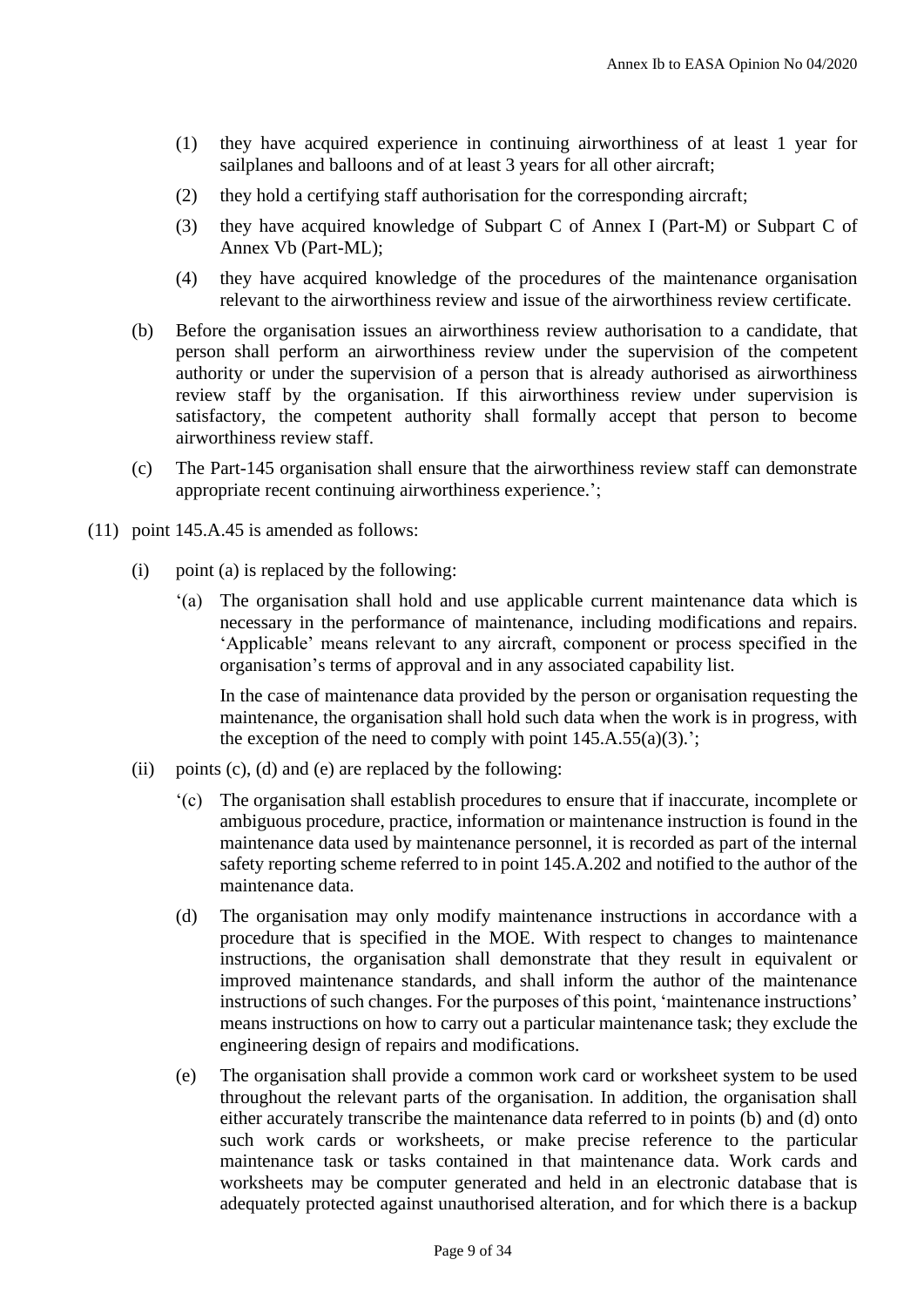electronic database which shall be updated within 24 hours after an entry is made to the main electronic database. Complex or long maintenance tasks shall be transcribed onto the work cards or worksheets and subdivided into clear stages to ensure that there is a record of the accomplishment of the complete maintenance task.

When the organisation provides maintenance services to an aircraft operator which requires its own work card or worksheet system to be used, then such work card or that worksheet system may be used. In this case, the organisation shall establish a procedure to ensure that these work cards or worksheets are correctly completed.';

- (12) point 145.A.47 is amended as follows:
	- (i) point (b) is replaced by the following:
		- '(b) As part of the management system, the planning of maintenance tasks, and the organising of shifts, shall take into account human performance limitations, including the threat of fatigue for maintenance personnel.';
	- (ii) the following point (d) is added:
		- '(d) The organisation shall ensure that aviation safety hazards associated with external working teams carrying out maintenance at the organisation's facilities are considered by the organisation's management system.';
- (13) point 145.A.48 is replaced by the following:

## '**145.A.48 Performance of maintenance**

- (a) The organisation shall only carry out maintenance on an aircraft or component for which it is approved when all the necessary facilities, equipment, tooling, material, maintenance data and personnel are available.
- (b) The organisation shall be responsible for the maintenance that is performed under its approval.
- (c) The organisation shall ensure that:
	- (1) after the completion of the maintenance, a general verification is carried out to ensure that the aircraft or component is clear of all tools, equipment and any extraneous parts or material, and that all access panels that were removed have been refitted;
	- (2) an error-capturing method is implemented after the performance of any critical maintenance task;
	- (3) the risk of errors during maintenance and the risk of errors being repeated in identical maintenance tasks are minimised;
	- (4) damage is assessed, and modifications and repairs are carried out using the data specified in point M.A.304 of Annex I (Part-M) or point ML.A.304 of Annex Vb (Part-ML), as applicable; and
	- (5) the assessment of aircraft defects is carried out in accordance with point M.A.403(b) of Annex I (Part-M) or ML.A.403(b) of Annex Vb (Part-ML), as applicable.';
- (14) point 145.A.50 is amended as follows:
	- (i) point (a) is replaced by the following: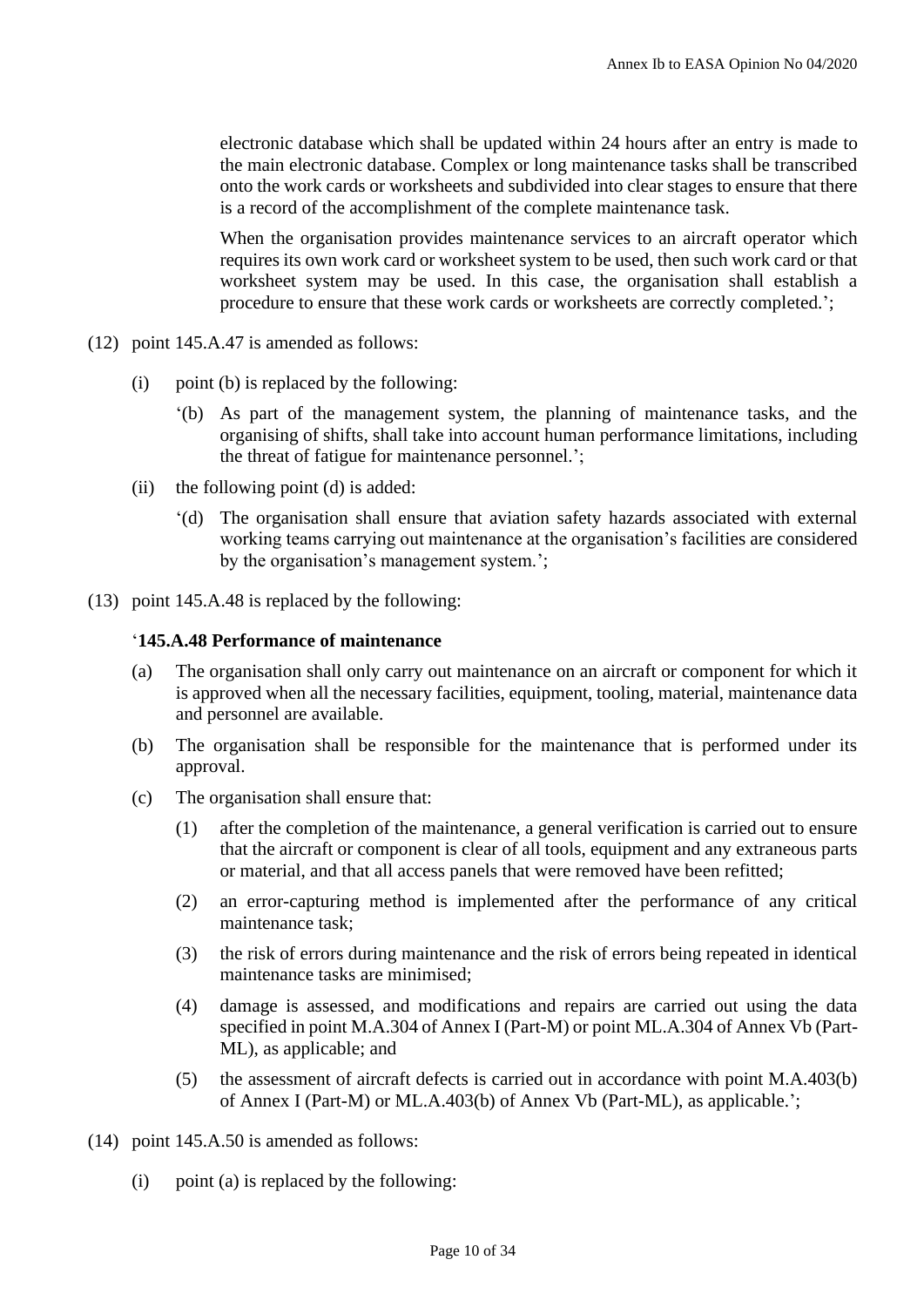- '(a) A certificate of release to service shall be issued by appropriately authorised certifying staff on behalf of the organisation when it has been verified that all the maintenance that was ordered has been properly carried out by the organisation in accordance with the procedures specified in point 145.A.70, taking into account the availability and use of the maintenance data specified in point 145.A.45, and that there are no known noncompliances which endanger flight safety.';
- (ii) points (c) and (d) are replaced by the following:
	- '(c) New defects or incomplete maintenance work orders identified during the above maintenance shall be brought to the attention of the person or organisation responsible for the aircraft continuing airworthiness for the specific purpose of obtaining agreement to rectify such defects or completing the missing elements of the maintenance work order. In the case where that person or organisation declines to have such maintenance carried out under this point, point (e) is applicable.
	- (d) A certificate of release to service shall be issued after the maintenance that was ordered has been carried out on a component whilst it was off the aircraft. The authorised release certificate 'EASA Form 1' referred to in Appendix II of Annex I (Part-M) constitutes the component certificate of release to service except if otherwise specified in point M.A.502 of Annex I (Part-M) or ML.A.502 of Annex Vb (Part-ML), as applicable. When an organisation maintains a component for its own use, the EASA Form 1 may not be necessary if the organisation's internal release procedures defined in its MOE so provide.';
- (iii) The first sentence of point (f) is replaced by the following:
	- '(f) By way of derogation from point 145.A.50(a) and point 145.A.42, when an aircraft is grounded at a location other than the main line station or main maintenance base due to the non-availability of a component with the appropriate release certificate, it is permissible to temporarily fit a component without the appropriate release certificate for a maximum of 30 flight hours or until the aircraft first returns to the main line station or main maintenance base, whichever is the sooner, subject to the agreement of the person or organisation responsible for the aircraft continuing airworthiness and said component having a suitable release certificate but otherwise in compliance with all applicable maintenance and operational requirements.';
- (15) point 145.A.55 is replaced by the following:

## '**145.A.55 Record-keeping**

- (a) Maintenance records
	- (1) The organisation shall record the details of the maintenance work that is carried out under the approval of the organisation. As a minimum, the organisation shall retain all the records that are necessary to prove that all the requirements have been met for the issue of the certificate of release to service. These records shall include the records pertaining to certificates of release to service, if any, issued by subcontractors.
	- (2) The organisation shall provide a copy of each certificate of release to service to the operator or customer, together with copies of the detailed maintenance records that are associated with the work carried out and that are necessary to demonstrate compliance with point M.A.305 of Annex I (Part-M) or ML.A.305 of Annex Vb (Part-ML), as applicable.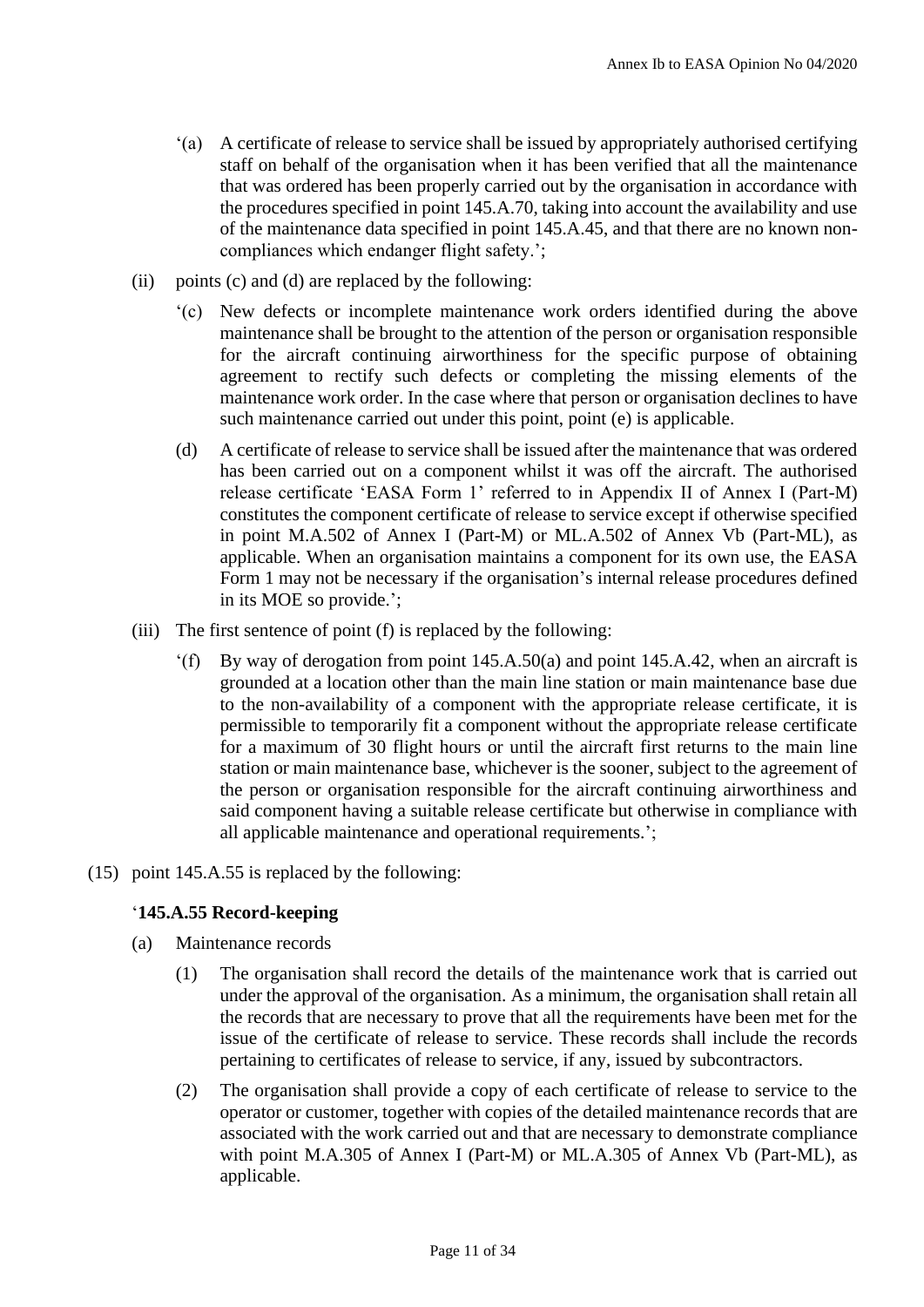- (3) The organisation shall retain a copy of all detailed maintenance records (including certificates of release to service) and of any associated maintenance data for 3 years from the date when the aircraft or component to which the work relates was issued with a certificate of release to service.
- (4) If an organisation terminates its operation, all the retained maintenance records that cover the last 3 years shall be transferred to the last customer or owner of the respective aircraft or component, or shall be stored in the manner specified by the competent authority.
- (b) Airworthiness review records
	- (1) If an organisation has the privilege referred to in point 145.A.75(f), it shall retain a copy of each airworthiness review certificate that it has issued, together with all the supporting documents, and shall make these records available, upon request, to the owner of the aircraft.
	- (2) The organisation shall retain a copy of all the records referred to in point (b)(1) for 3 years after the issue of the airworthiness review certificate.
	- (3) If an organisation terminates its operation, all the retained airworthiness review records that cover the last 3 years shall be transferred to the last owner or operator of the respective aircraft, or shall be stored in the manner specified by the competent authority.
- (c) Management system, contracting and subcontracting records
	- (1) The organisation shall ensure that the following records are retained:
		- (i) records of management system key processes defined in point 145.A.200;
		- (ii) contracts, both for contracting and subcontracting, referred to in point 145.A.205.
	- (2) Management system records, as well as any contracts pursuant to point 145.A.205, shall be kept for a minimum period of 5 years.
- (d) Personnel records
	- (1) The organisation shall ensure that the following records are retained:
		- (i) records of the qualifications, training and experience of the personnel involved in maintenance, compliance monitoring and safety management;
		- (ii) records of the qualifications, training and experience of all airworthiness review staff.
	- (2) The records of all airworthiness review staff shall include details of any appropriate qualifications held, together with a summary of their relevant continuing airworthiness experience and training, and a copy of the airworthiness review authorisation issued to that staff by the organisation.
	- (3) The records of all the certifying staff and support staff shall include the following:
		- (i) the details of any aircraft maintenance licence held under Annex III (Part-66) or equivalent;
		- (ii) the scope of the certification authorisations that were issued to that staff, where relevant;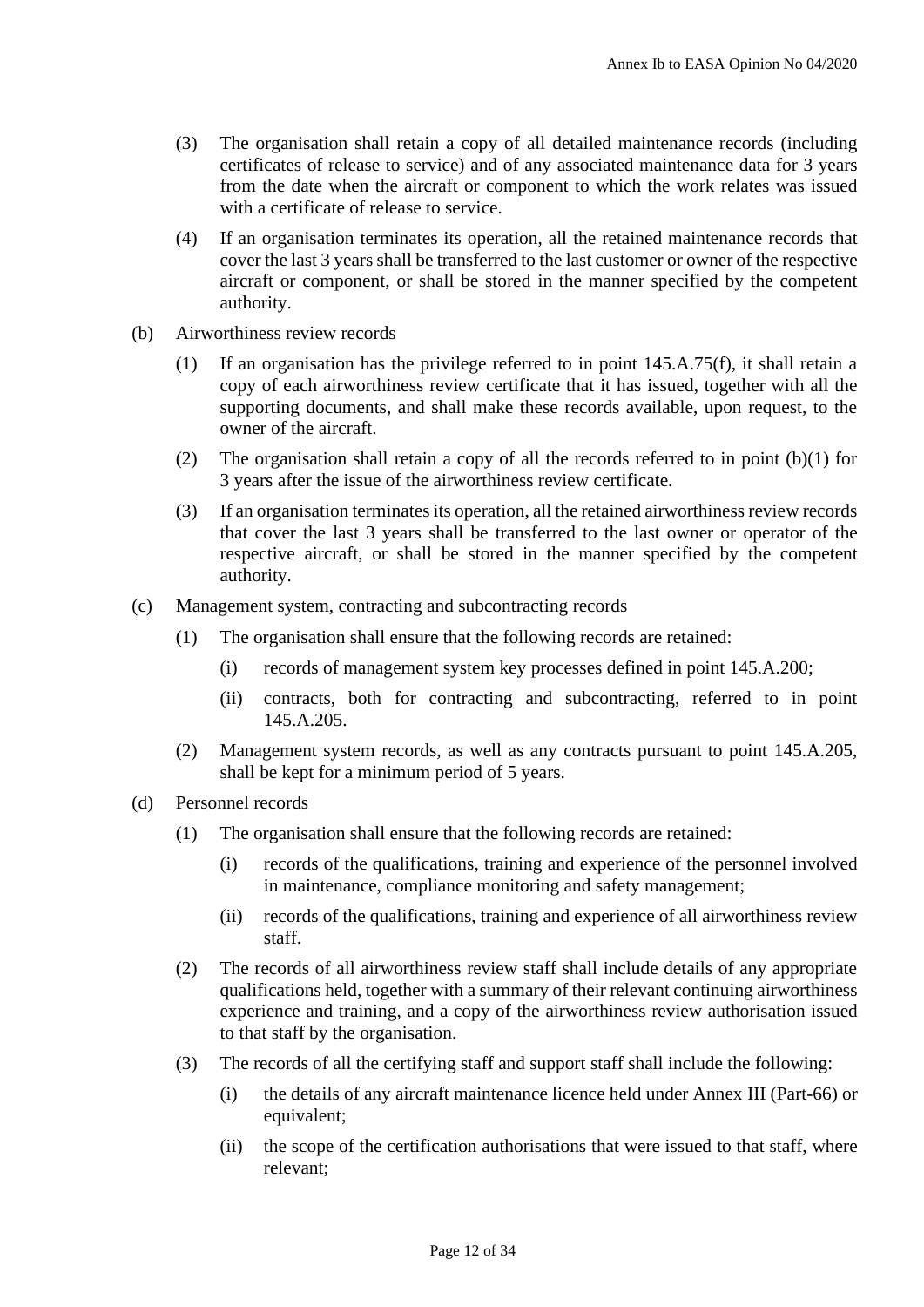- (iii) the particulars of the staff that held limited or one-off certification authorisations referred to in point 145.A.30(j).
- (4) Personnel records shall be kept for as long as a person works for the organisation, and shall be retained for at least 3 years after the person has left the organisation, or after an authorisation issued to that person has been withdrawn.
- (5) The staff referred to in  $(d)(2)$  and  $(d)(3)$  shall, upon their request, be given access to their personnel records as detailed above. In addition, upon their request, the maintenance organisation shall furnish each of them with a copy of their personnel records on leaving the organisation.
- (e) The organisation shall establish a record-keeping system that allows adequate storage and reliable traceability of all the activities developed.
- (f) The format of the records shall be specified in the organisation's procedures.
- (g) The records shall be stored in a manner that ensures that they are protected from damage, alteration and theft.';
- (16) point 145.A.60 is replaced by the following:

# '**145.A.60 Occurrence reporting**

- (a) As part of its management system, the organisation shall establish and maintain an occurrence-reporting system, including mandatory and voluntary reporting. For organisations that have their principal place of business in a Member State, such system shall include provisions for mandatory and voluntary reporting and follow-up of occurrences that meet the requirements of Regulation (EU) No 376/2014 and of Regulation (EU) 2018/1139 and their respective delegated and implementing acts.
- (b) The organisation shall report to its competent authority and to the design approval holder of the aircraft or component any safety-related event or condition of an aircraft or component identified by the organisation which endangers or, if not corrected or addressed, could endanger an aircraft, its occupants or any other person, and in particular any accident or serious incident.
- (c) The organisation shall also report any such event or condition that affects an aircraft to the person or organisation that is responsible for the continuing airworthiness of that aircraft in accordance with point M.A.201 of Annex I (Part-M) or point ML.A.201 Annex Vb (Part-ML), as applicable. For events or conditions that affect aircraft components, the organisation shall report to the person or organisation that requested the maintenance.
- (d) For organisations that do not have their principal place of business in a Member State:
	- (1) the initial mandatory reports shall:
		- (i) appropriately safeguard the confidentiality of the identity of the reporter and of the persons mentioned in the report;
		- (ii) be made as soon as practicable, but in any case within 72 hours after the organisation has become aware of the occurrence unless exceptional circumstances prevent this;
		- (iii) be made in a form and manner established by the Agency; and
		- (iv) contain all pertinent information about the condition known to the organisation;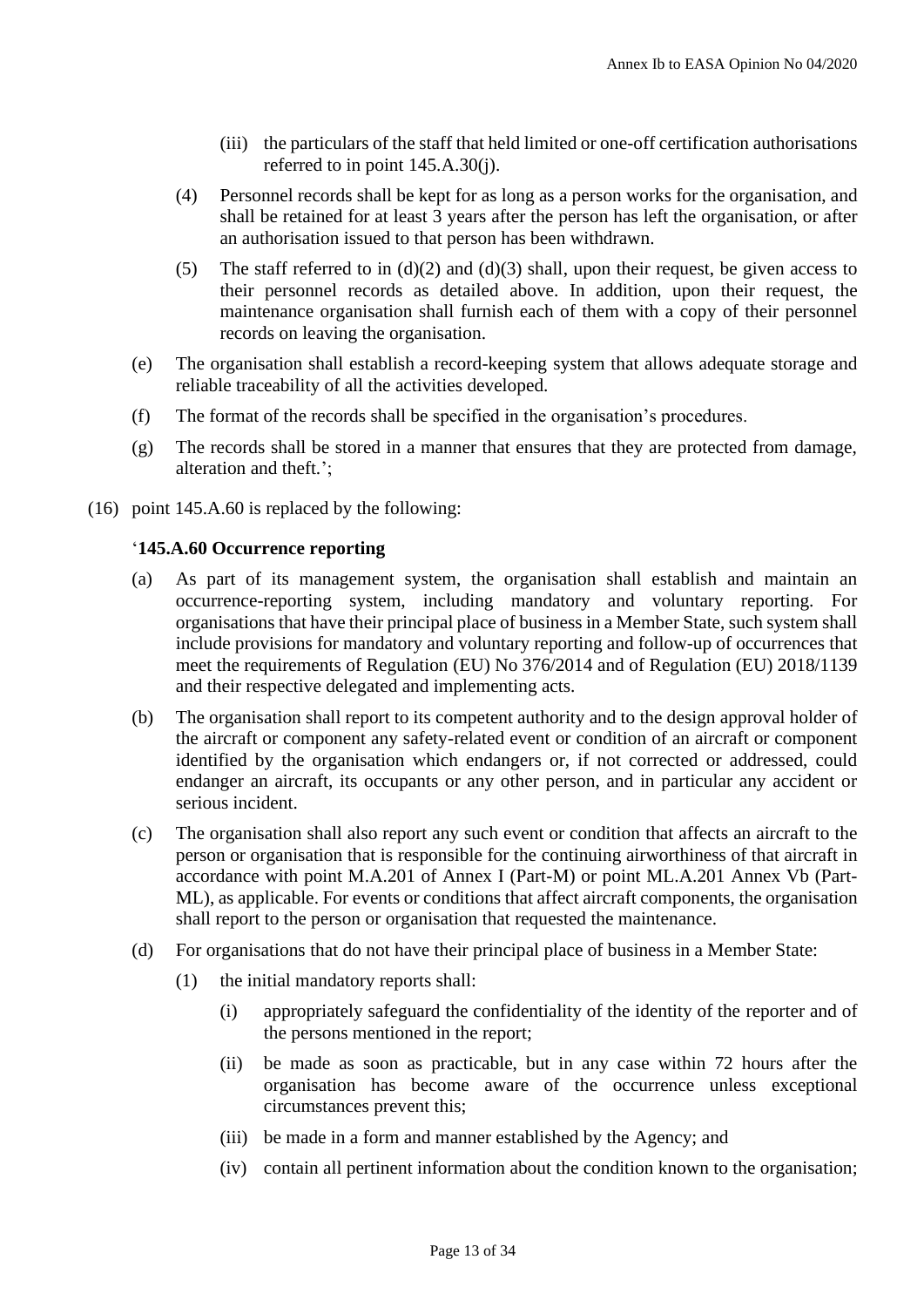- (2) where relevant, a follow-up report that provides details of the actions the organisation intends to take to prevent similar occurrences in the future shall be made as soon as these actions have been identified; those follow-up reports shall:
	- (i) be sent to the entities referred to in points (b) and (c) to which the initial report was sent; and
	- (ii) be made in a form and manner established by the Agency.';
- (17) point 145.A.65 is replaced by the following:

# '**145.A.65 Maintenance procedures**

- (a) The organisation shall establish procedures agreed by the competent authority, which ensure that human factors and good maintenance practices are taken into account during maintenance, including subcontracted activities, and which comply with the applicable requirements of this Annex, Annex I (Part-M) and Annex Vb (Part-ML).
- (b) The maintenance procedures established under this point shall:
	- (1) ensure that a clear maintenance work order or contract has been agreed between the organisation and the person or organisation that requests the maintenance to clearly establish the maintenance to be carried out so that the aircraft and components may be released to service in accordance with point 145.A.50; and
	- (2) cover all the aspects of carrying out the maintenance, including the provision and control of specialised services, and lay down the standards according to which the organisation intends to work.';
- (18) point 145.A.70 is replaced by the following:

## '**145.A.70 Maintenance organisation exposition (MOE)**

- (a) The organisation shall establish and maintain a maintenance organisation exposition (MOE) that contains directly, or by reference, all of the following:
	- (1) A statement signed by the accountable manager confirming that the maintenance organisation will at all times work in accordance with this Annex, Annex I (Part-M) and Annex Vb (Part-ML), as applicable, and with the approved MOE. If the accountable manager is not the chief executive officer of the organisation, then the chief executive officer shall countersign the statement;
	- (2) the organisation's safety policy and the related safety objectives as specified by point  $145.A.200(a)(2);$
	- (3) the title(s) and name(s) of the person(s) nominated under point 145.A.30(b), (c) and (ca);
	- (4) the duties and responsibilities of the persons nominated under point 145.A.30(b), (c) and (ca), including the matters on which they may deal directly with the competent authority on behalf of the organisation;
	- (5) an organisation chart showing the accountability and associated lines of responsibility between all the persons referred to in points 145.A.30(a), (b), (c) and (ca), and related to point  $145.A.200(a)(1);$
	- (6) a list of the certifying staff and, if applicable, support staff and airworthiness review staff with their scope of authorisation;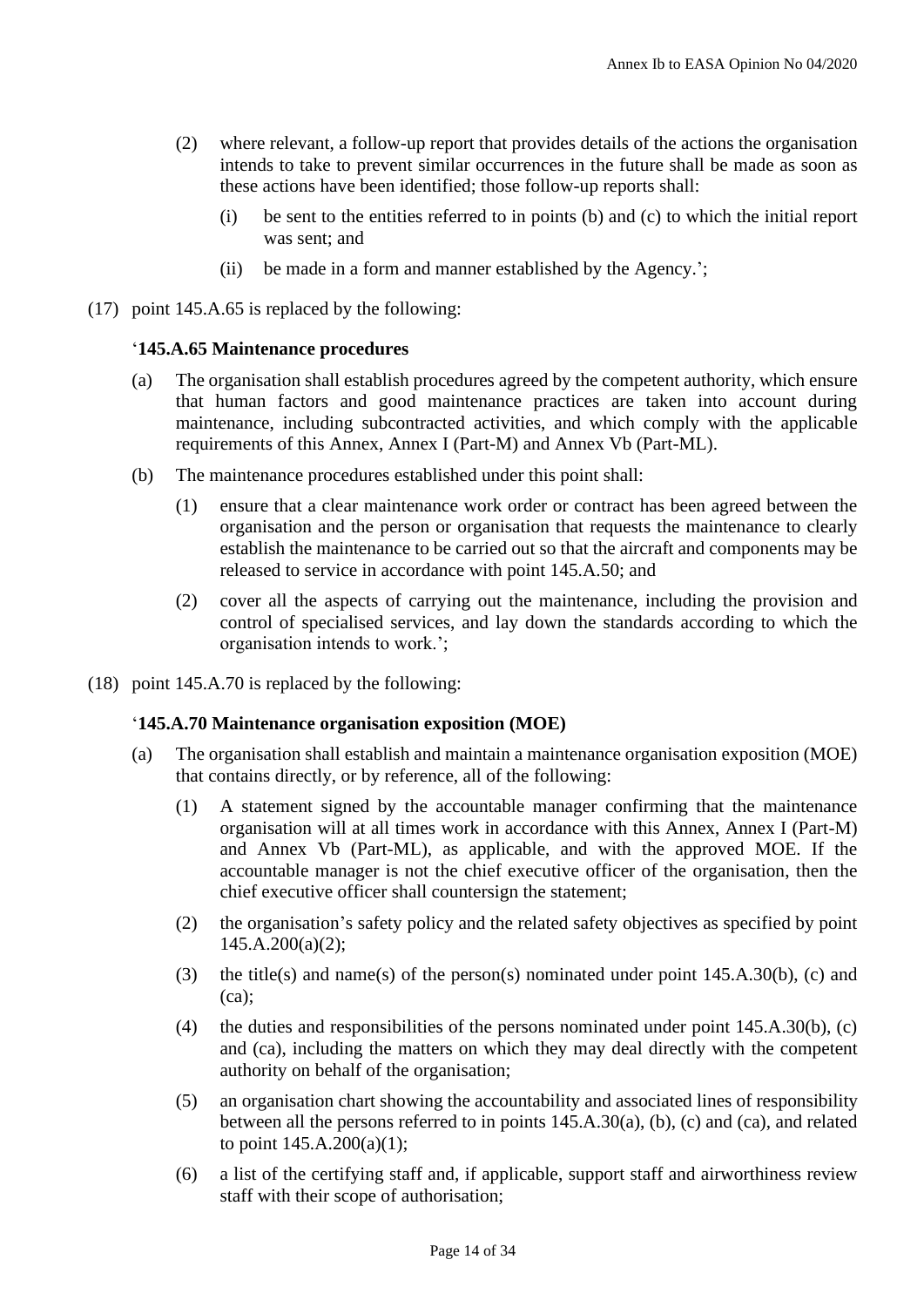- (7) a general description of the manpower resources and of the system that is in place to plan the availability of staff, as required by point 145.A.30(d);
- (8) a general description of the facilities at each approved location;
- (9) a specification of the scope of work of the organisation that is relevant to the terms of approval;
- (10) the procedure that defines the scope of changes not requiring prior approval and that describes how such changes will be managed and notified to the competent authority, as required by point 145.A.85(c);
- (11) the procedure for amending the MOE;
- (12) the procedures and management system documentation established by the organisation under points 145.A.25 to 145.A.205, and any additional procedure that is followed in accordance with Annex I (Part-M) or Annex Vb (Part-ML), as applicable;
- (13) a list of the commercial operators to which the organisation provides regular aircraft maintenance services, and the associated procedures;
- (14) a list of the subcontracted organisations, where applicable, as specified in point 145.A.75(b);
- (15) a list of the approved locations including, where applicable, line stations specified in point 145.A.75(d);
- (16) a list of the contracted organisations;
- (17) a list of the currently approved alternative means of compliance used by the organisation.
- (b) The initial issue of the MOE shall be approved by the competent authority. It shall be amended as necessary so that it remains an up-to-date description of the organisation.
- (c) Amendments to the MOE shall be managed as defined in the procedures referred to in points  $(a)(10)$  and  $(a)(11)$ . Any amendments that are not included in the scope of the procedure referred to in point (a)(10), as well as any amendments related to the changes listed in point 145.A.85(a), shall be approved by the competent authority.';
- (19) point 145.A.75 is amended as follows:
	- (i) The introductory sentence is replaced by the following:

'In accordance with the MOE, the organisation shall be entitled to carry out the following tasks:';

- (ii) points (a) and (b) are replaced by the following:
	- '(a) Maintain any aircraft and/or component for which it is approved at the locations identified in the certificate and in the MOE;
	- (b) Arrange for the maintenance of any aircraft or component for which it is approved at another subcontracted organisation that works under the management system of the organisation. This is limited to the work permitted under the procedures laid down in point 145.A.65 and it shall not include a base maintenance check of an aircraft, or a complete workshop maintenance check or overhaul of an engine or an engine module;';
- (iii) point (f) is replaced by the following: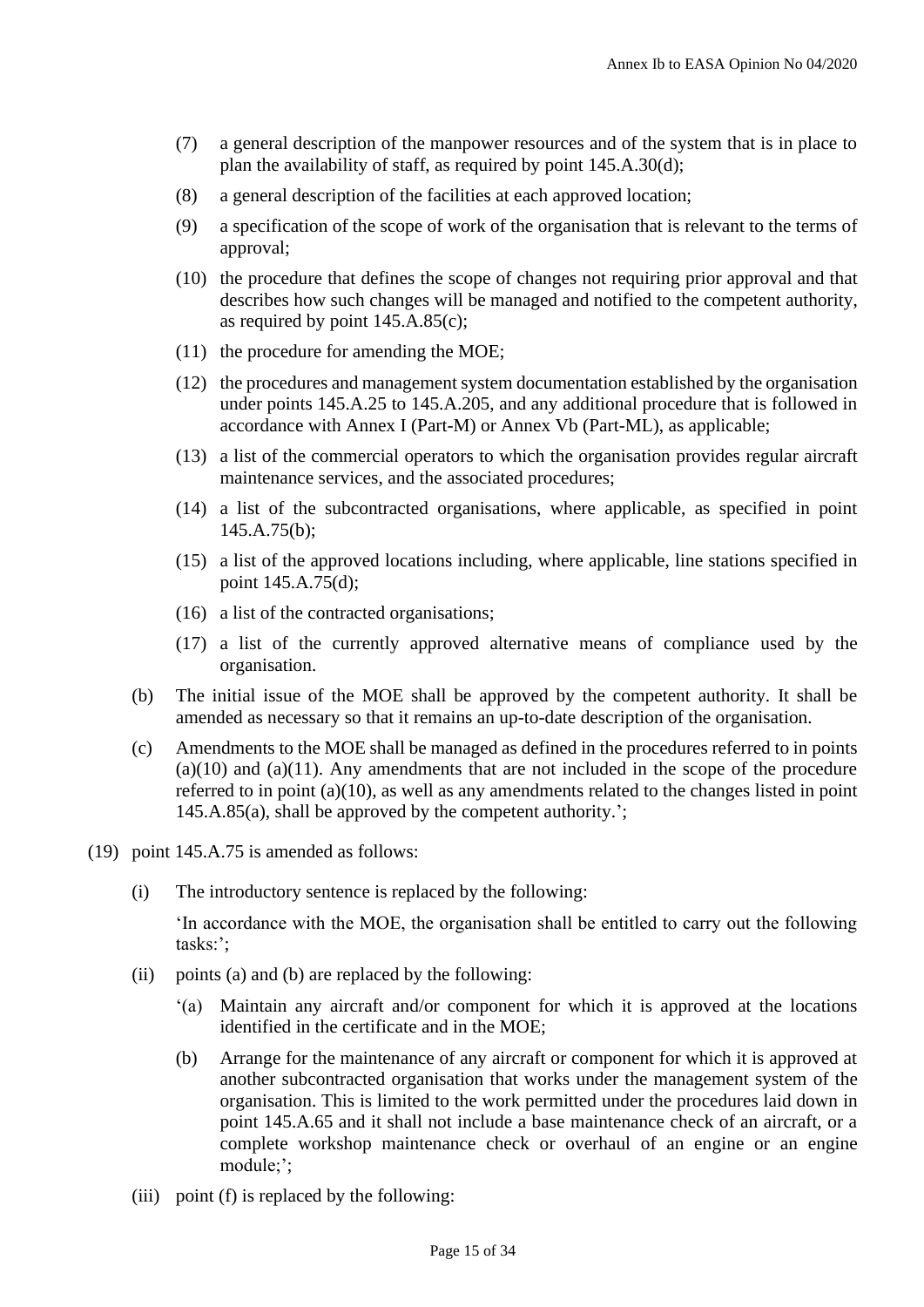- '(f) If specifically approved to do so for aircraft covered by Annex Vb (Part-ML) and if it has its principal place of business in one of the Member States, the organisation may perform airworthiness reviews and issue the corresponding airworthiness review certificates under the conditions specified in point ML.A.903 of Annex Vb (Part-ML) to this Regulation.';
- (20) point 145.A.80 is deleted;
- (21) point 145.A.85 is replaced by the following:

### '**145.A.85 Changes to the organisation**

- (a) The following changes to the organisation shall require prior approval by the competent authority:
	- (1) changes to the certificate, including the terms of approval of the organisation;
	- (2) changes of the persons referred to in points  $145.A.30(a)$ , (b), (c) and (ca);
	- (3) changes to the reporting lines between the personnel nominated in accordance with points 145.A.30(b), (c) and (ca), and the accountable manager;
	- (4) the procedure as regards changes not requiring prior approval referred to in point (c);
	- (5) additional locations of the organisation other than those that are subject to point 145.A.75(c).
- (b) For the changes referred to in point (a) and for all other changes requiring prior approval in accordance with this Annex, the organisation shall apply for and obtain an approval issued by the competent authority. The application shall be submitted before such changes take place in order to enable the competent authority to determine that there is continued compliance with this Annex and to amend, if necessary, the organisation certificate and the related terms of approval that are attached to it.

The organisation shall provide the competent authority with any relevant documentation.

The change shall only be implemented upon the receipt of a formal approval from the competent authority in accordance with point 145.B.330.

The organisation shall operate under the conditions prescribed by the competent authority during such changes, as applicable.

- (c) All changes not requiring prior approval shall be managed and notified to the competent authority as defined in a procedure which is approved by the competent authority in accordance with point 145.B.310(h).';
- (22) point 145.A.90 is replaced by the following:

### '**145.A.90 Continued validity**

- (a) The organisation's certificate shall remain valid, subject to compliance with all of the following conditions:
	- (1) the organisation remaining in compliance with Regulation (EU) 2018/1139 and its delegated and implementing acts, taking into account the provisions related to the handling of findings as specified in point 145.B.350;
	- (2) the competent authority being granted access to the organisation as specified in point 145.A.140;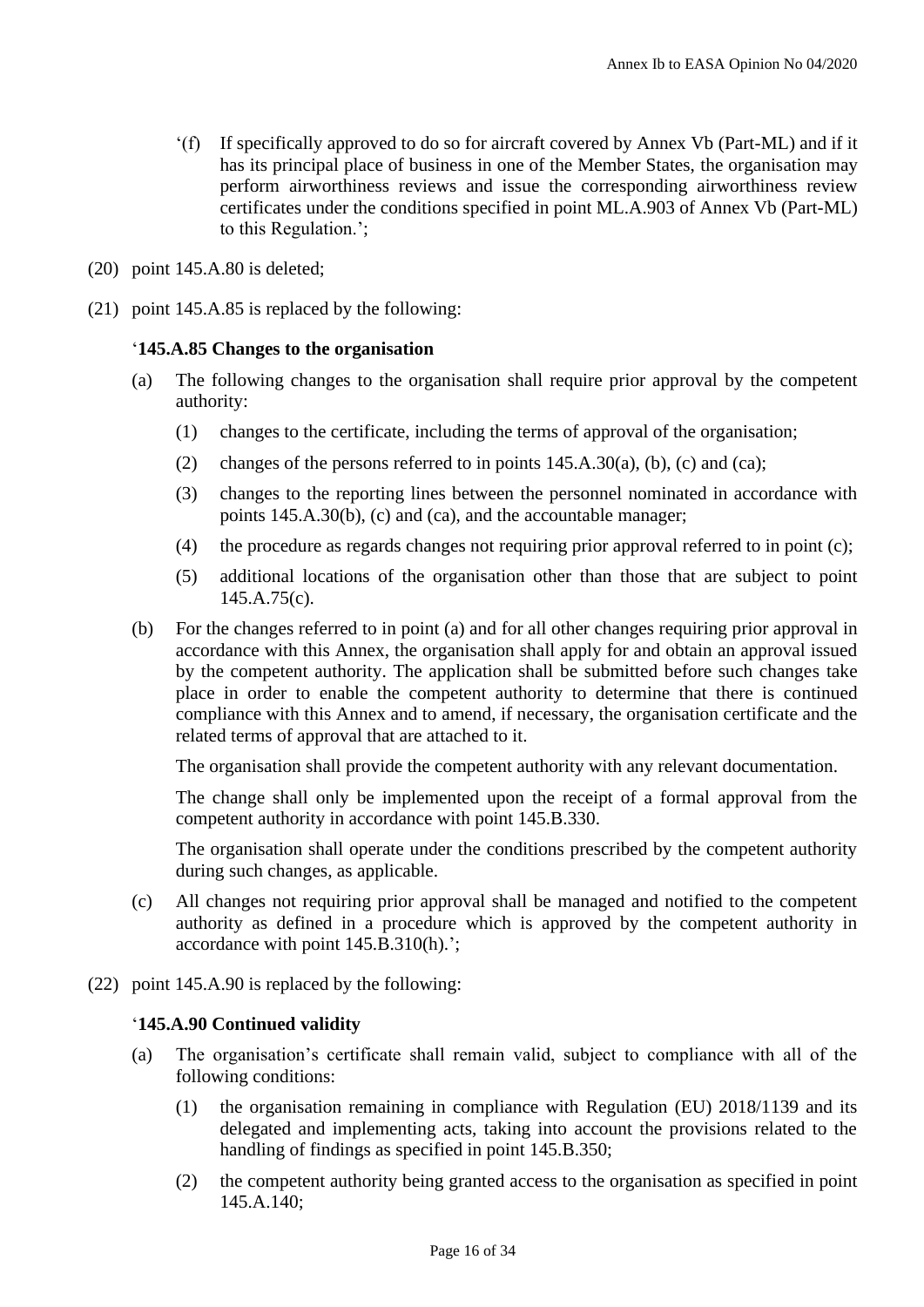- (3) the certificate not being surrendered by the organisation, or suspended or revoked by the competent authority under point 145.B.355.
- (b) Upon surrender or revocation, the certificate shall be returned to the competent authority without delay.';
- (23) point 145.A.95 is replaced by the following:

# '**145.A.95 Findings and observations**

- (a) After the receipt of a notification of findings according to point 145.B.350, the organisation shall:
	- (1) identify the root cause(s) of, and contributing factor(s) to, the non-compliance;
	- (2) define a corrective action plan;
	- (3) demonstrate the implementation of corrective action to the satisfaction of the competent authority.
- (b) The actions referred to in point (a) shall be performed within the period agreed with that competent authority, as defined in point 145.B.350.
- (c) The observations received in accordance with 145.B.350(f) shall be given due consideration by the organisation. The organisation shall record the decisions taken in respect of these observations.';
- (24) the following point 145.A.120 is added:

## '**145.A.120 Means of compliance**

- (a) Alternative means of compliance to the acceptable means of compliance (AMC) adopted by the Agency may be used by an organisation to establish compliance with Regulation (EU) 2018/1139 and its delegated and implementing acts.
- (b) If an organisation wishes to use an alternative means of compliance, it shall, prior to using it, provide the competent authority with a full description of that alternative means of compliance. The description shall include any revisions to manuals or procedures that may be relevant, as well as an assessment that demonstrates compliance with Regulation (EU) 2018/1139 and its delegated and implementing acts.

The organisation may use these alternative means of compliance subject to prior approval from the competent authority, and upon receipt of the notification as provided for in point 145.B.120.';

(25) the following point 145.A.140 is added:

# '**145.A.140 Access**

For the purpose of determining compliance with the relevant requirements of Regulation (EU) 2018/1139 and its delegated and implementing acts, the organisation shall ensure that access to any facility, aircraft, document, records, data, procedures or to any other material relevant to its activity subject to certification, whether it is subcontracted or not, is granted to any person authorised by one of the following authorities:

- (a) the competent authority defined in point 145.1;
- (b) the authority acting under the provisions of point  $145.B.300(d)$ .';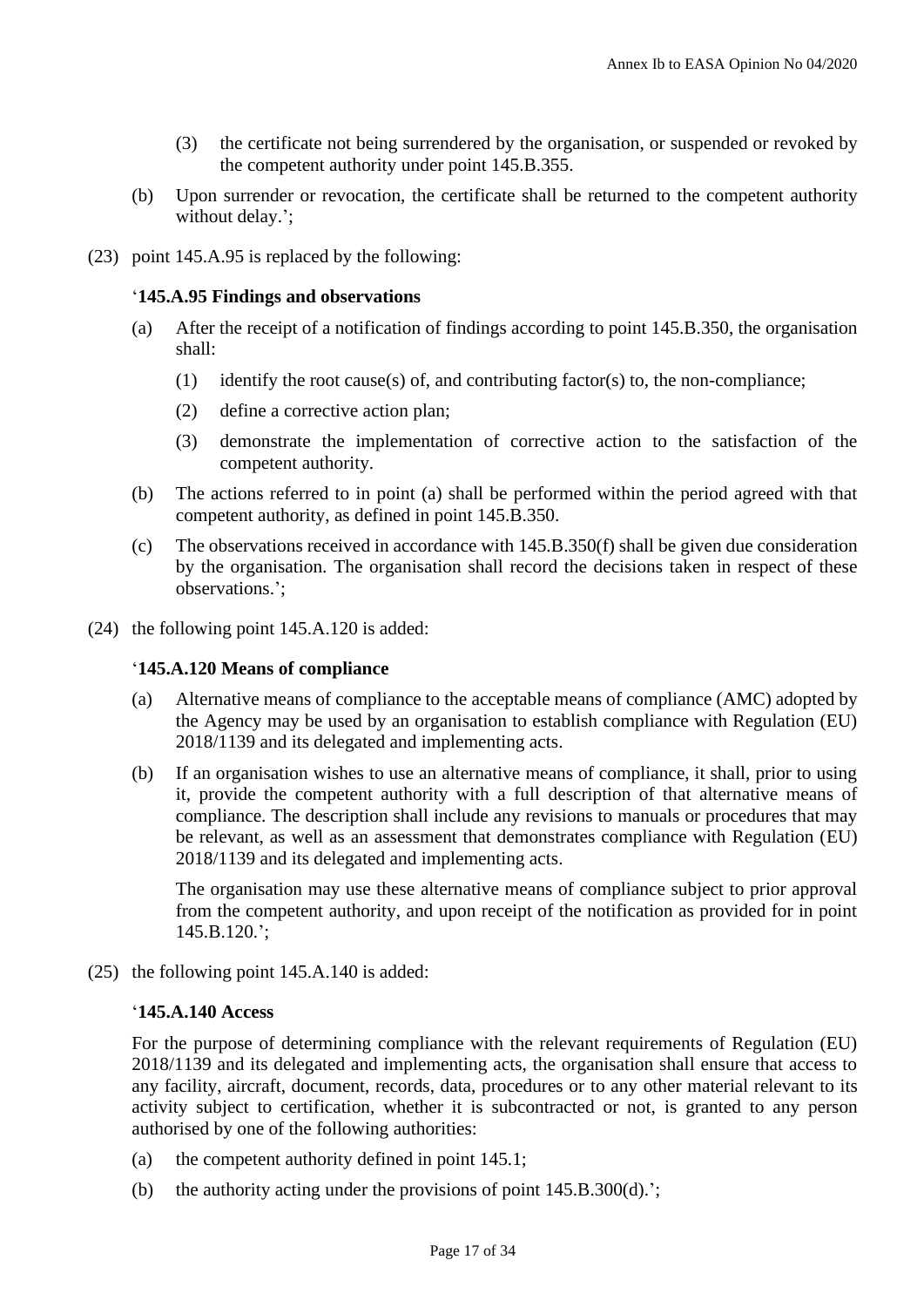(26) the following point 145.A.155 is added:

### '**145.A.155 Immediate reaction to a safety problem**

The organisation shall implement:

- (a) any safety measures mandated by the competent authority in accordance with point 145.B.135;
- (b) any relevant mandatory safety information issued by the Agency.';
- (27) the following point 145.A.200 is added:

#### '**145.A.200 Management system**

- (a) The organisation shall establish, implement and maintain a management system that includes:
	- (1) clearly defined accountability and lines of responsibility throughout the organisation, including a direct safety accountability of the accountable manager;
	- (2) a description of the overall philosophies and principles of the organisation with regard to safety, referred to as the safety policy, and the related safety objectives;
	- (3) the identification of aviation safety hazards entailed by the activities of the organisation, their evaluation and the management of the associated risks, including taking actions to mitigate the risks and verify their effectiveness;
	- (4) maintaining personnel trained and competent to perform their tasks;
	- (5) documentation of all management system key processes, including a process for making personnel aware of their responsibilities and the procedure for amending this documentation;
	- (6) a function to monitor the compliance of the organisation with the relevant requirements. Compliance monitoring shall include a feedback system of findings to the accountable manager to ensure the effective implementation of corrective actions as necessary;
	- (7) any additional relevant requirements laid down in Regulation (EU) 2018/1139 and Regulation (EU) No 376/2014 and in their respective delegated and implementing acts.
- (b) The management system shall correspond to the size of the organisation and the nature and complexity of its activities, taking into account the hazards and the associated risks inherent in these activities.
- (c) If the organisation holds one or more additional organisation certificates within the scope of Regulation (EU) 2018/1139, the management system may be integrated with that required under the additional certificate(s) held.';
- (28) the following point 145.A.202 is added:

#### '**145.A.202 Internal safety reporting scheme**

(a) As part of its management system, the organisation shall establish an internal safety reporting scheme to enable the collection and evaluation of such occurrences that are to be reported under point 145.A.60.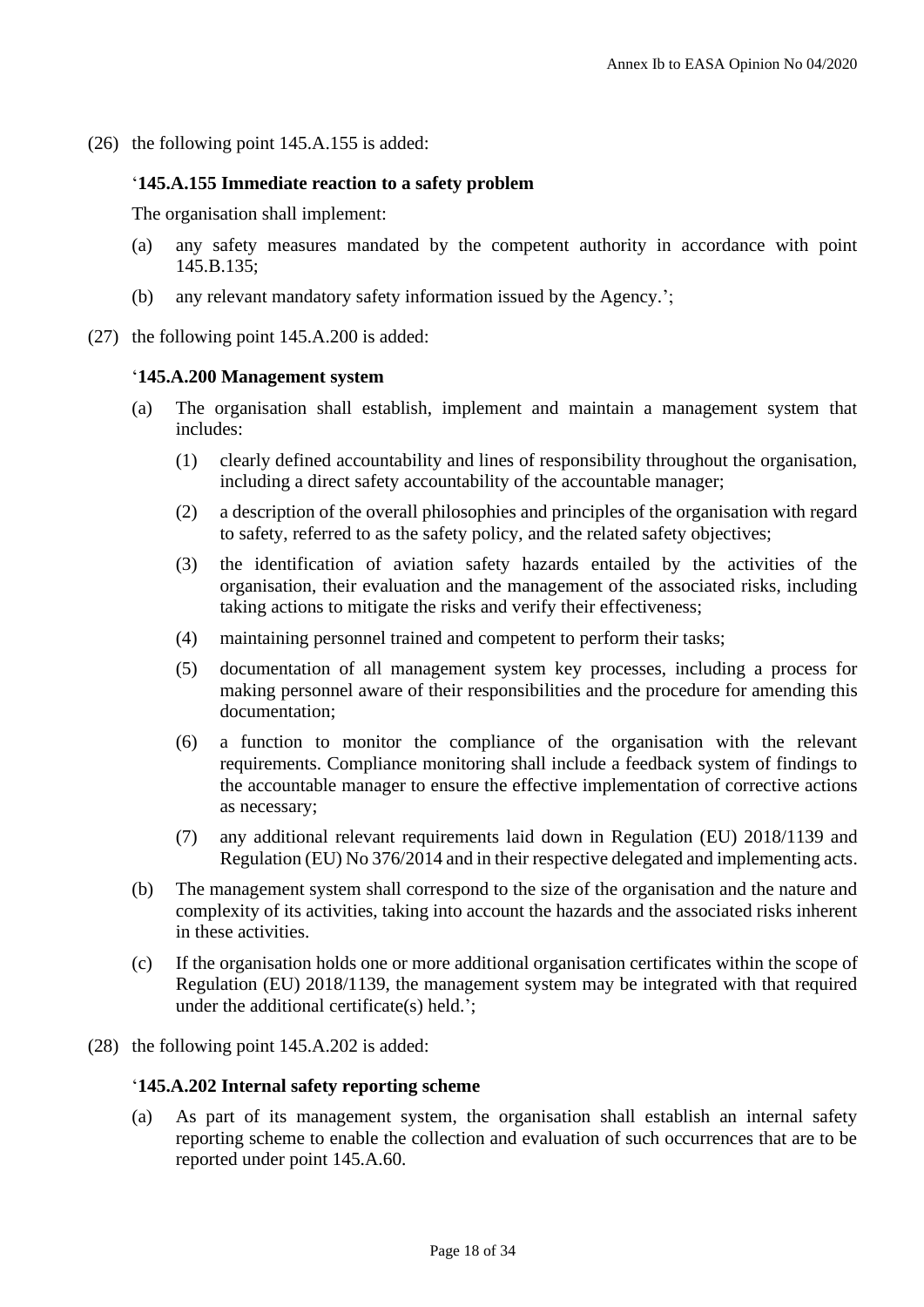- (b) The scheme shall also enable the collection and evaluation of those errors, near misses and hazards reported internally that do not fall under point (a).
- (c) Through this scheme, the organisation shall:
	- (1) identify the causes of, and contributing factors to, the errors, near misses and hazards reported, and address them as part of its safety risk management process in accordance with point 145.A.200(a)(3);
	- (2) ensure an evaluation of all known, relevant information relating to errors, near misses, hazards and the inability to follow procedures, and a method to circulate the information as necessary.
- (d) The organisation shall make arrangements to ensure the collection of safety issues related to subcontracted activities.';
- (29) the following point 145.A.205 is added:

# '**145.A.205 Contracting and subcontracting**

- (a) The organisation shall ensure that when contracting or subcontracting any part of its maintenance activities:
	- (1) the maintenance conforms to the applicable requirements; and
	- (2) any aviation safety hazard associated with such contracting or subcontracting is considered as part of the organisation's management system.
- (b) If the organisation subcontracts any part of its maintenance activities to another organisation, the subcontracted organisation shall work under the approval of the organisation.';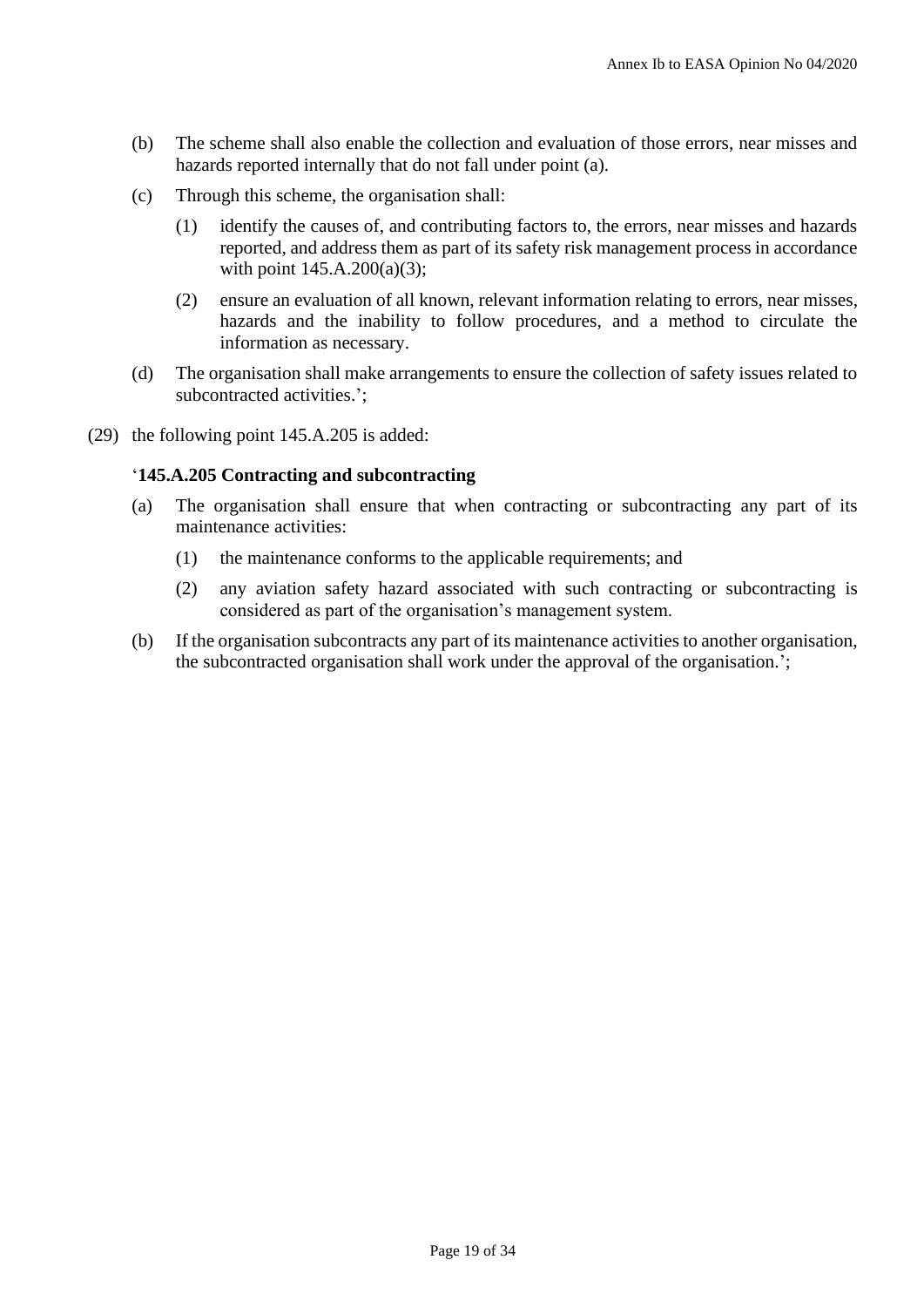(30) Section B is replaced by the following:

### '*SECTION B*

## **AUTHORITY REQUIREMENTS**

### **145.B.005 Scope**

This section establishes the conditions for conducting the certification, oversight and enforcement tasks as well as the administrative and management system requirements to be followed by the competent authority that is responsible for the implementation and enforcement of Section A of this Annex.

## **145.B.115 Oversight documentation**

The competent authority shall provide all the legislative acts, standards, rules, technical publications, and related documents to the relevant personnel in order to allow them to perform their tasks and to discharge their responsibilities.

### **145.B.120 Means of compliance**

- (a) The Agency shall develop acceptable means of compliance ('AMC') that may be used to establish compliance with Regulation (EU) 2018/1139 and its delegated and implementing acts.
- (b) Alternative means of compliance may be used to establish compliance with Regulation (EU) 2018/1139 and its delegated and implementing acts.
- (c) The competent authority shall establish a system to consistently evaluate that all the alternative means of compliance used by itself or by organisations under its oversight allow for the establishment of compliance with Regulation (EU) 2018/1139 and its delegated and implementing acts.
- (d) The competent authority shall evaluate all the alternative means of compliance proposed by an organisation in accordance with point 145.A.120 by analysing the documentation provided and, if considered necessary, by conducting an inspection of the organisation.

When the competent authority finds that the alternative means of compliance are in accordance with Regulation (EU) 2018/1139 and its delegated and implementing acts, it shall without undue delay:

- (1) notify the applicant that the alternative means of compliance may be implemented and, if applicable, amend the certificate of the applicant accordingly;
- (2) notify the Agency of their contents, and include copies of all the relevant documentation.
- (e) If the competent authority itself uses alternative means of compliance to achieve compliance with Regulation (EU) 2018/1139 and its delegated and implementing acts, it shall:
	- (1) make them available to all the organisations and persons under its oversight;
	- (2) notify the Agency without undue delay.

The competent authority shall provide the Agency with a full description of the alternative means of compliance, including any revisions to procedures that may be relevant, as well as an assessment demonstrating that they comply with Regulation (EU) 2018/1139 and its delegated and implementing acts.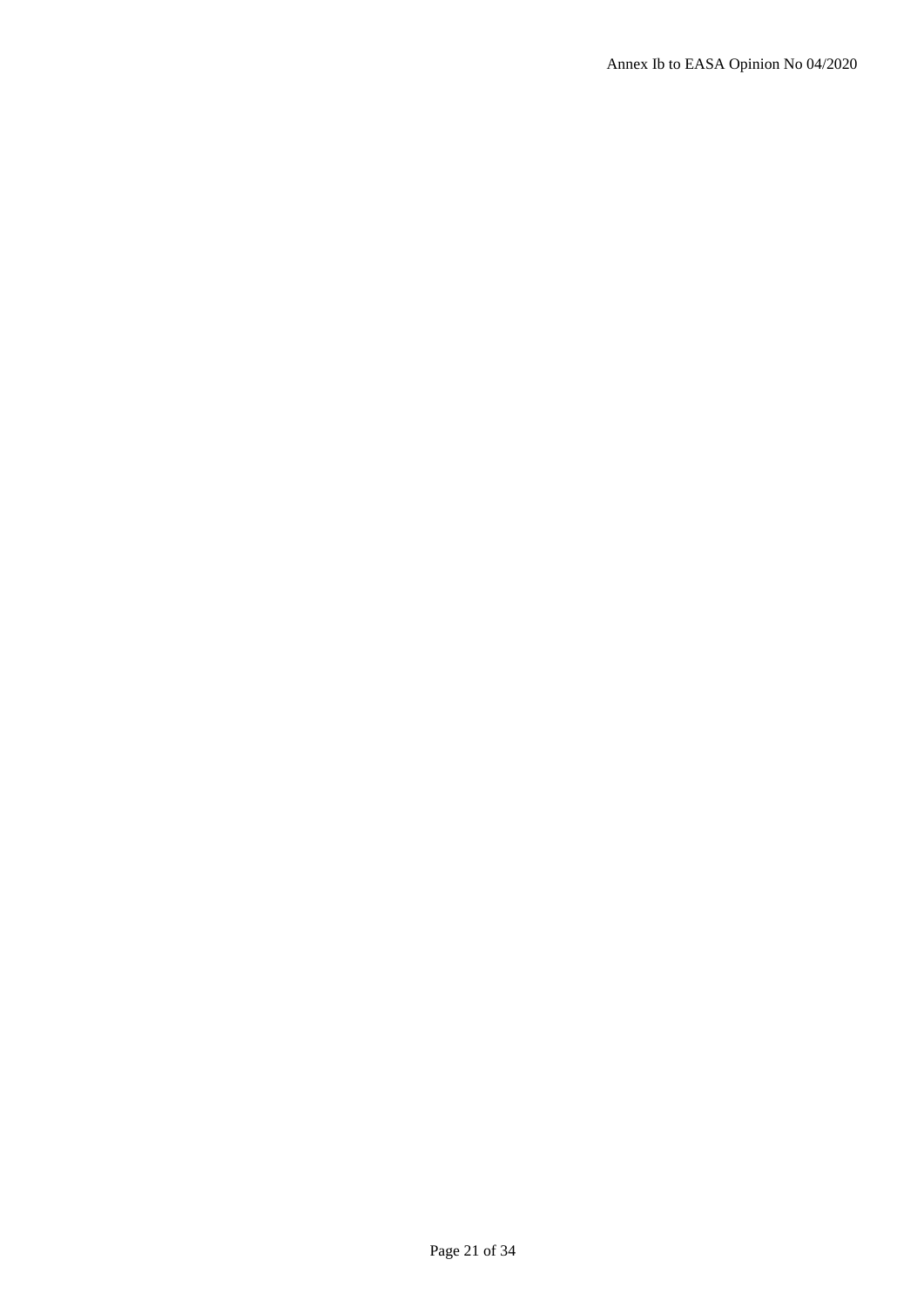# **145.B.125 Information to the Agency**

- (a) The competent authority of the Member State shall notify the Agency in case of any significant problems with the implementation of Regulation (EU) 2018/1139 and its delegated and implementing acts within 30 days from the manifestation of such problems.
- (b) Without prejudice to Regulation (EU) No 376/2014 and its delegated and implementing acts, the competent authority shall provide the Agency as soon as possible with any safetysignificant information stemming from the occurrence reports stored in the national database as specified in Article 6(6) of Regulation (EU) No 376/2014.

## **145.B.135 Immediate reaction to a safety problem**

- (a) Without prejudice to Regulation (EU) No 376/2014 and its delegated and implementing acts, the competent authority shall implement a system to appropriately collect, analyse and disseminate safety information.
- (b) The Agency shall implement a system to appropriately analyse any relevant safety information received and, without undue delay, provide Member States and the European Commission with any information, including recommendations or corrective actions to be taken, that is necessary for them to react in a timely manner to a safety problem involving products, parts, appliances, persons or organisations that are subject to Regulation (EU) 2018/1139 and its delegated and implementing acts.
- (c) Upon receiving the information referred to in points (a) and (b), the competent authority shall take adequate measures to address the safety problem.
- (d) The measures taken under point (c) shall immediately be notified to all persons or organisations which need to comply with them under Regulation (EU) 2018/1139 and its delegated and implementing acts. The competent authority shall also notify those measures to the Agency and, when combined action is required, to the other Member States concerned.

## **145.B.200 Management system**

- (a) The competent authority shall establish and maintain a management system, including as a minimum:
	- (1) documented policies and procedures to describe its organisation, the means and methods for establishing compliance with Regulation (EU) 2018/1139 and its delegated and implementing acts. The procedures shall be kept up to date, and serve as the basic working documents within that competent authority for all its related tasks;
	- (2) a sufficient number of personnel to perform its tasks and discharge its responsibilities. A system shall be in place to plan the availability of personnel in order to ensure the proper completion of all tasks;
	- (3) personnel that are qualified to perform their allocated tasks and that have the necessary knowledge and experience and receive initial and recurrent training to ensure continuing competency;
	- (4) adequate facilities and office accommodation for personnel to perform their allocated tasks;
	- (5) a function to monitor the compliance of the management system with the relevant requirements, and the adequacy of the procedures, including the establishment of an internal audit process and a safety risk management process. Compliance monitoring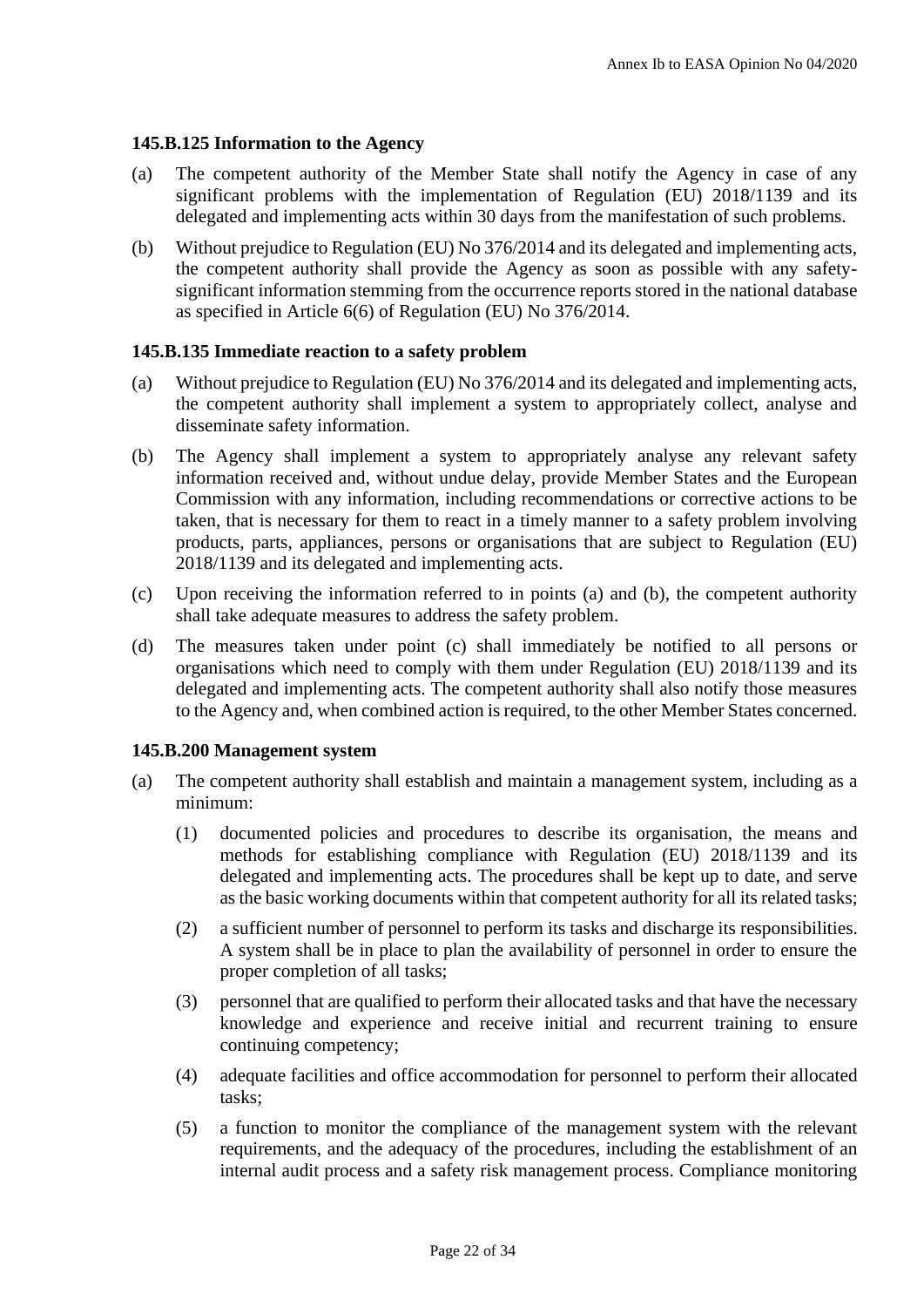shall include a feedback system of audit findings to the senior management of the competent authority to ensure the implementation of corrective actions as necessary;

- (6) a person or group of persons having a responsibility to the senior management of the competent authority for the compliance monitoring function.
- (b) The competent authority shall, for each field of activity, including the management system, appoint one or more persons with the overall responsibility for the management of the relevant task(s).
- (c) The competent authority shall establish procedures for the participation in a mutual exchange of all necessary information and assistance with any other competent authorities concerned, whether from the same Member State or from other Member States, including on:
	- (1) all findings raised and any follow-up actions taken as a result of the oversight of persons and organisations that carry out activities in the territory of a Member State, but certified by the competent authority of another Member State or by the Agency;
	- (2) information stemming from mandatory and voluntary occurrence reporting as required by 145.A.160.
- (d) A copy of the procedures related to the management system and their amendments shall be made available to the Agency for the purpose of standardisation.

### **145.B.205 Allocation of tasks to qualified entities**

- (a) The competent authority may allocate tasks related to the initial certification or to the continuing oversight of organisations subject to Regulation (EU) 2018/1139 and its delegated and implementing acts, to qualified entities. When allocating tasks, the competent authority shall ensure that it has:
	- (1) put a system in place to initially and continuously assess whether the qualified entity complies with Annex VI 'Essential requirements for qualified entities' to Regulation (EU) 2018/1139. This system and the results of the assessments shall be documented;
	- (2) established a written agreement with the qualified entity, approved by both parties at the appropriate management level, which defines:
		- (i) the tasks to be performed;
		- (ii) the declarations, reports and records to be provided;
		- (iii) the technical conditions to be met when performing such tasks;
		- (iv) the related liability coverage;
		- (v) the protection given to the information acquired when carrying out such tasks.
- (b) The competent authority shall ensure that the internal audit process and safety risk management process required by point 145.B.200(a)(5) cover all the certification and continuing oversight tasks performed by the qualified entity on its behalf.

### **145.B.210 Changes to the management system**

(a) The competent authority shall have a system in place to identify the changes that affect its capability to perform its tasks and discharge its responsibilities as defined in Regulation (EU) 2018/1139 and its delegated and implementing acts. This system shall enable the competent authority to take action necessary to ensure that its management system remains adequate and effective.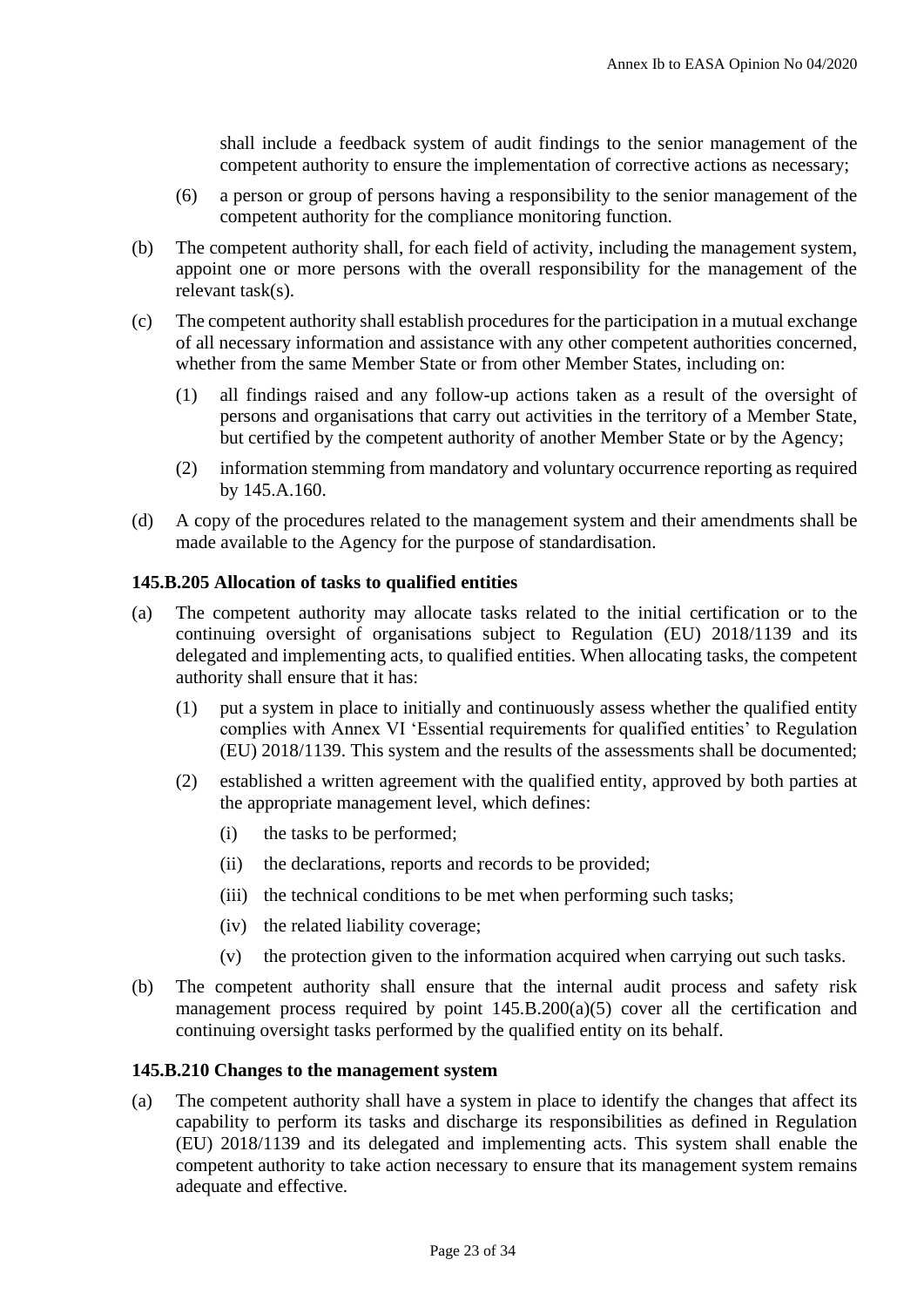- (b) The competent authority shall update in a timely manner its management system to reflect any changes to Regulation (EU) 2018/1139 and its delegated and implementing acts so as to ensure its effective implementation.
- (c) The competent authority shall notify the Agency of any changes affecting its capability to perform its tasks and discharge its responsibilities as defined in Regulation (EU) 2018/1139 and its delegated and implementing acts.

# **145.B.220 Record-keeping**

- (a) The competent authority shall establish a record-keeping system that allows the adequate storage, accessibility and reliable traceability of:
	- (1) the management system's documented policies and procedures;
	- (2) the training, qualifications and authorisations of its personnel;
	- (3) the allocation of tasks, covering the elements required by point 145.B.205, as well as the details of tasks allocated;
	- (4) certification processes and continuing oversight of certified organisations, including:
		- (i) the application for an organisation certificate;
		- (ii) the competent authority's continuing oversight programme, including all the assessments, audits and inspection records;
		- (iii) the organisation certificate, including any changes to it;
		- (iv) a copy of the oversight programme, listing the dates when audits are due and when audits were carried out;
		- (v) copies of all formal correspondence;
		- (vi) recommendations for the issue or continuation of a certificate, details of findings and actions taken by the organisations to close these, including the date of closure, enforcement actions and observations;
		- (vii) any assessment, audit and inspection report issued by another competent authority pursuant to point 145.B.300(d);
		- (viii) copies of all the organisation MOEs or manuals, and of any amendments to them;
		- (ix) copies of any other documents approved by the competent authority;
	- (5) the evaluation and notification to the Agency of any alternative means of compliance proposed by organisations, and the assessment of any alternative means of compliance used by the competent authority itself;
	- (6) safety information in accordance with point 145.B.125 and follow-up measures;
	- (7) the use of safeguard and flexibility provisions in accordance with Articles 70, 71(1) and 76(4) of Regulation (EU) 2018/1139.
- (b) The competent authority shall maintain a list of all the organisation certificates it has issued.
- (c) All the records referred to in points (a) and (b) shall be kept for a minimum period of 5 years, subject to applicable data protection law.
- (d) All the records referred to in points (a) and (b) shall be made available, upon request, to a competent authority of another Member State or to the Agency.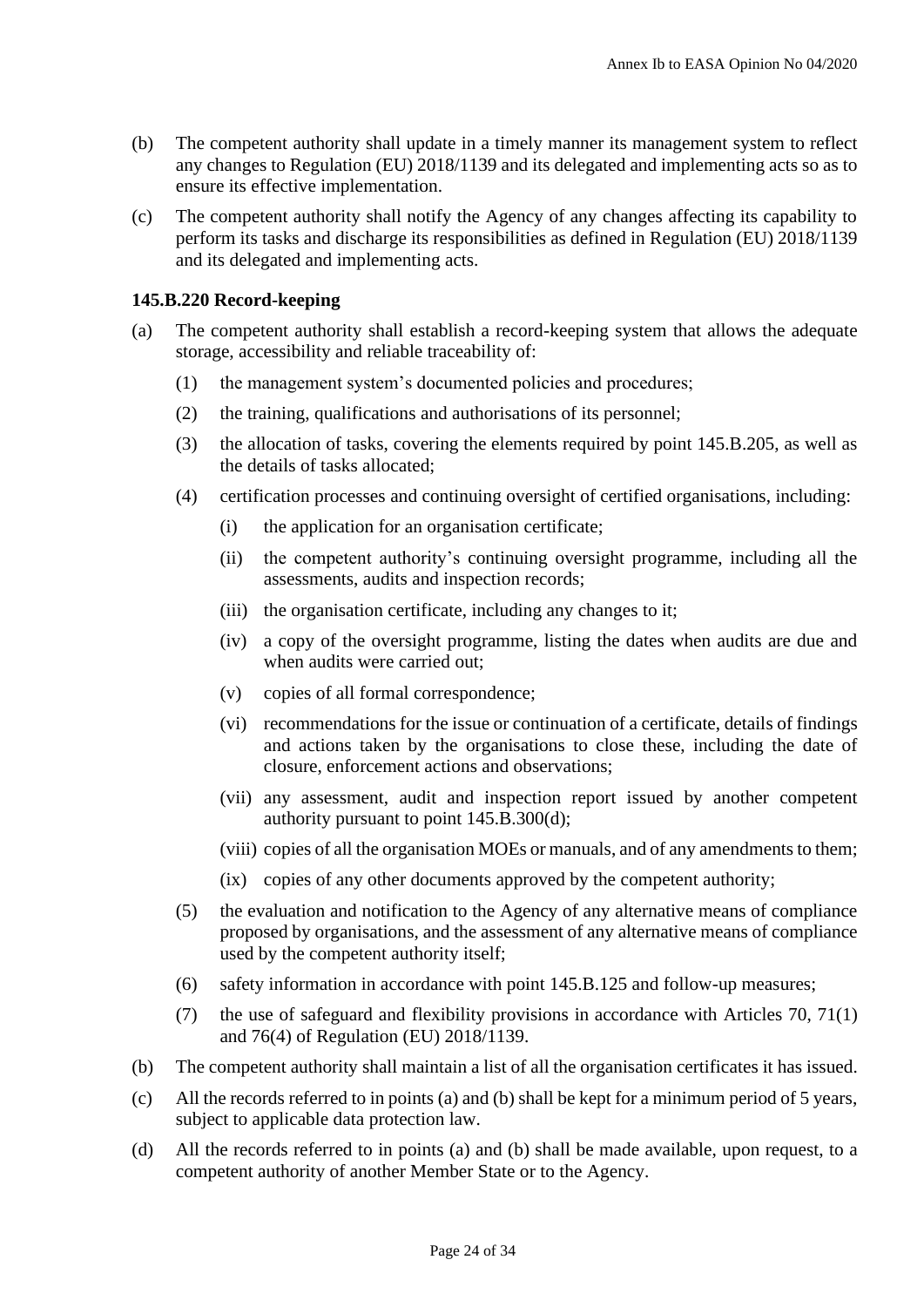### **145.B.300 Oversight principles**

- (a) The competent authority shall verify:
	- (1) compliance with the requirements that are applicable to organisations, prior to issuing an organisation certificate;
	- (2) continued compliance with the applicable requirements of the organisations it has certified;
	- (3) the implementation of appropriate safety measures mandated by the competent authority according to points 145.B.135(c) and (d).
- (b) This verification shall:
	- (1) be supported by documentation specifically intended to provide personnel responsible for oversight with guidance to perform their functions;
	- (2) provide the organisations concerned with the results of oversight activities;
	- (3) be based on assessments, audits and inspections and, if needed, unannounced inspections;
	- (4) provide the competent authority with the evidence needed in case further action is required, including the measures provided for in point 145.B.350.
- (c) The competent authority shall establish the scope of the oversight defined in points (a) and (b) taking into account the results of past oversight activities and the safety priorities.
- (d) If the facilities of an organisation are located in more than one State, the competent authority, as defined in point 145.1, may agree to have the oversight tasks performed by the competent authority(ies) of the Member State(s) where the facilities are located, or by the Agency for facilities that are located outside a territory for which Member States are responsible under the Chicago Convention. Any organisation that is subject to such an agreement shall be informed of its existence and of its scope.
- (e) For any oversight activities that are performed at facilities located in a Member State other than where the organisation has its principal place of business, the competent authority, as defined in point 145.1, shall inform the competent authority of that Member State before performing any on-site audit or inspection of the facilities.
- (f) The competent authority shall collect and process any information deemed necessary for performing oversight activities.

### **145.B.305 Oversight programme**

- (a) The competent authority shall establish and maintain an oversight programme covering the oversight activities required by point 145.B.300.
- (b) The oversight programme shall take into account the specific nature of the organisation, the complexity of its activities, the results of past certification and/or oversight activities, and it shall be based on the assessment of the associated risks. It shall include, within each oversight planning cycle:
	- (1) assessments, audits and inspections, including, as appropriate:
		- (i) management system assessments and process audits;
		- (ii) product audits of a relevant sample of the maintenance carried out by the organisation;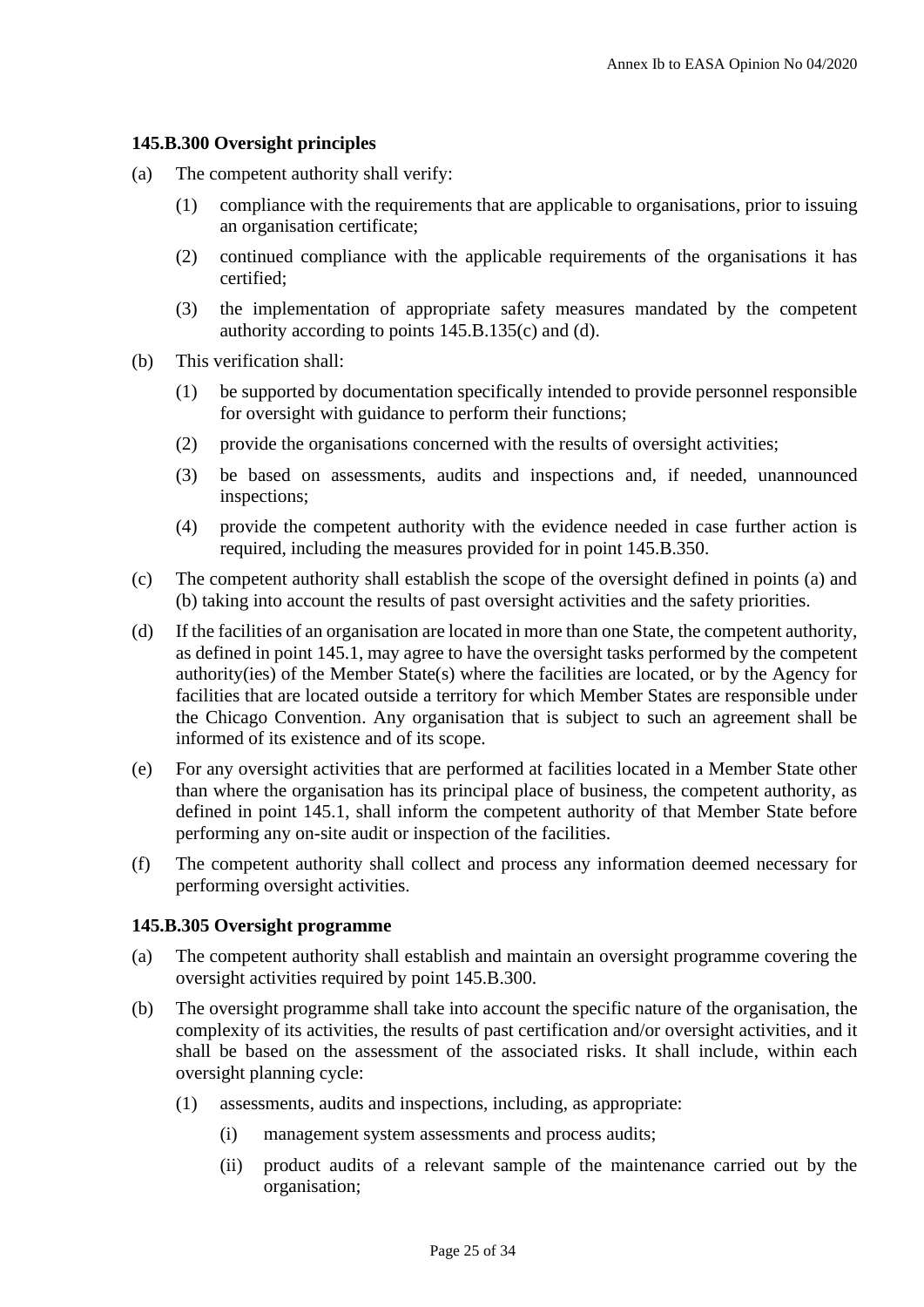- (iii) sampling of the airworthiness reviews performed;
- (iv) unannounced inspections;
- (2) meetings convened between the accountable manager and the competent authority to ensure that both parties remain informed of all significant issues.
- (c) An oversight planning cycle that does not exceed 24 months shall be applied.
- (d) Notwithstanding point (c), the oversight planning cycle may be extended to 36 months if the competent authority has established that during the previous 24 months:
	- (1) the organisation has demonstrated that it can effectively identify aviation safety hazards and manage the associated risks;
	- (2) the organisation has continuously demonstrated compliance with point 145.A.85 and it has full control over all changes;
	- (3) no level 1 findings have been issued;
	- (4) all corrective actions have been implemented within the time period that was accepted or extended by the competent authority as defined in point 145.B.350.

Notwithstanding point (c), the oversight planning cycle may be further extended to a maximum of 48 months if, in addition to the conditions provided in points (1) to (4) above, the organisation has established, and the competent authority has approved, an effective continuous system for reporting to the competent authority on the safety performance and regulatory compliance of the organisation itself.

- (e) The oversight planning cycle may be reduced if there is evidence that the safety performance of the organisation has decreased.
- (f) The oversight programme shall include records of the dates when assessments, audits, inspections and meetings are due, and when assessments, audits, inspections and meetings have been effectively carried out.
- (g) At the completion of each oversight planning cycle, the competent authority shall issue a recommendation report on the continuation of the approval, reflecting the results of the oversight.

## **145.B.310 Initial certification procedure**

- (a) Upon receiving an application from an organisation for the initial issue of a certificate, the competent authority shall verify the organisation's compliance with the applicable requirements.
- (b) A meeting with the accountable manager of the organisation shall be convened at least once during the investigation for initial certification to ensure that this person understands his or her role and accountability.
- (c) The competent authority shall record all the findings issued, closure actions as well as the recommendations for the issue of the certificate.
- (d) The competent authority shall confirm to the organisation in writing all the findings raised during the verification. For initial certification, all findings must be corrected to the satisfaction of the competent authority before the certificate can be issued.
- (e) When satisfied that the organisation complies with the applicable requirements, the competent authority shall: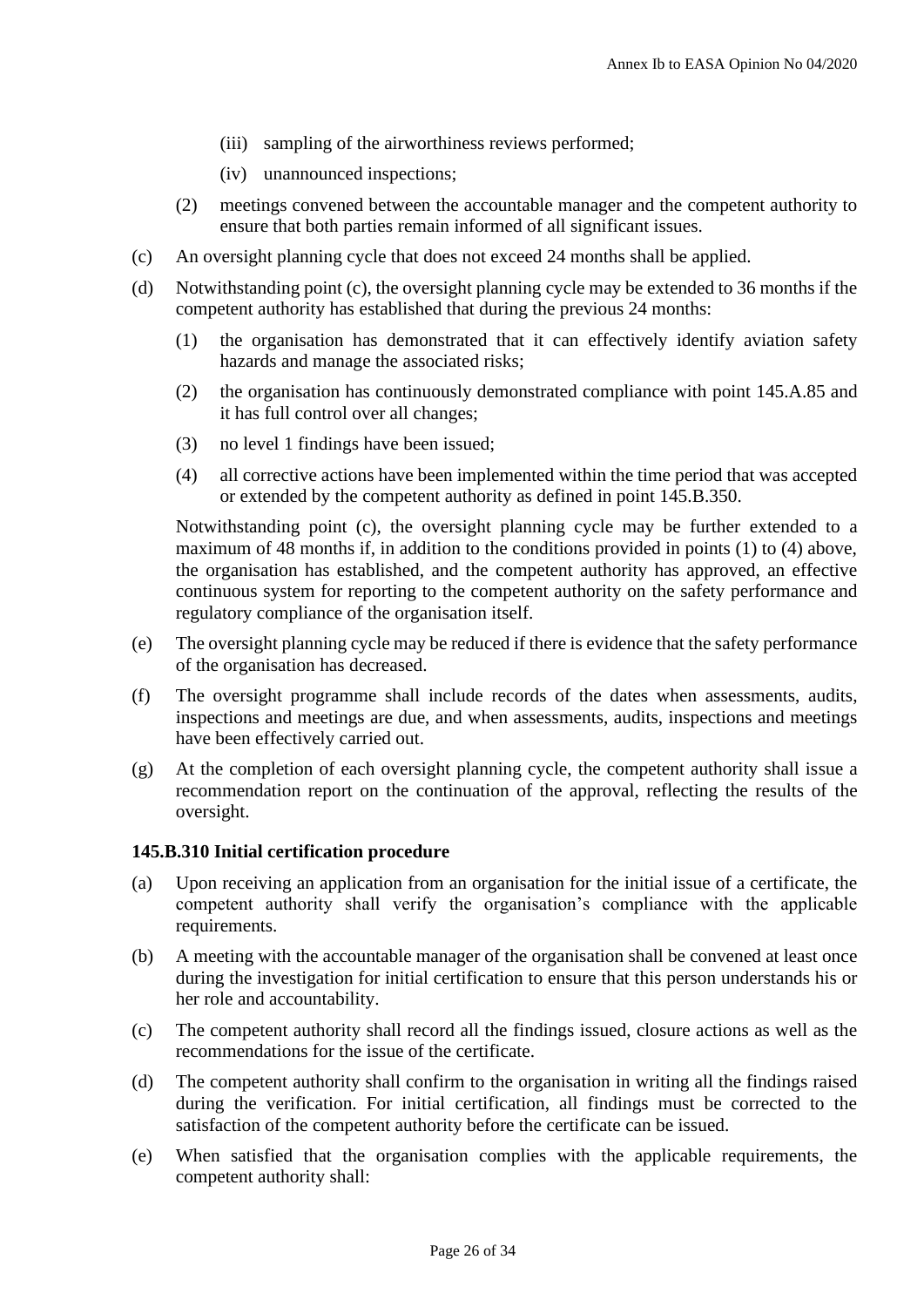- (1) issue the certificate as established in Appendix III 'EASA Form 3-145' to this Annex in accordance with the class and rating system provided for in Appendix II;
- (2) formally approve the MOE.
- (f) The certificate reference number shall be included on the EASA Form 3-145 certificate in a manner specified by the Agency.
- (g) The certificate shall be issued for an unlimited duration. The privileges and the scope of the activities that the organisation is approved to conduct, including any limitations as applicable, shall be specified in the terms of approval attached to the certificate.
- (h) To enable the organisation to implement changes without prior competent authority approval in accordance with point 145.A.85(c), the competent authority shall approve the relevant MOE procedure that defines the scope of such changes and describes how such changes will be managed and notified to the competent authority.

## **145.B.330 Changes — organisations**

- (a) Upon receiving an application for a change that requires prior approval, the competent authority shall verify the organisation's compliance with the applicable requirements before issuing the approval.
- (b) The competent authority shall establish the conditions under which the organisation may operate during the change unless the competent authority determines that the organisation's certificate needs to be suspended.
- (c) When it is satisfied that the organisation complies with the applicable requirements, the competent authority shall approve the change.
- (d) Without prejudice to any additional enforcement measures, if the organisation implements changes requiring prior approval without having received the approval of the competent authority pursuant to point (c), the competent authority shall consider the need to suspend, limit or revoke the organisation's certificate.
- (e) For changes not requiring prior approval, the competent authority shall include the review of such changes in its continuing oversight in accordance with the principles set forth in point 145.B.300. If any non-compliance is found, the competent authority shall notify the organisation, request further changes, and act in accordance with point 145.B.350.

### **145.B.350 Findings and corrective actions; observations**

- (a) The competent authority shall have a system in place to analyse findings for their safety significance.
- (b) A level 1 finding shall be issued by the competent authority when any significant noncompliance is detected with the applicable requirements of Regulation (EU) 2018/1139 and its delegated and implementing acts, with the organisation's procedures and manuals, or with the organisation's certificate including the terms of approval, which lowers safety or seriously endangers flight safety.

Level 1 findings shall also include:

(1) any failure to grant the competent authority access to the organisation's facilities as defined in point 145.A.140 during normal operating hours and after two written requests;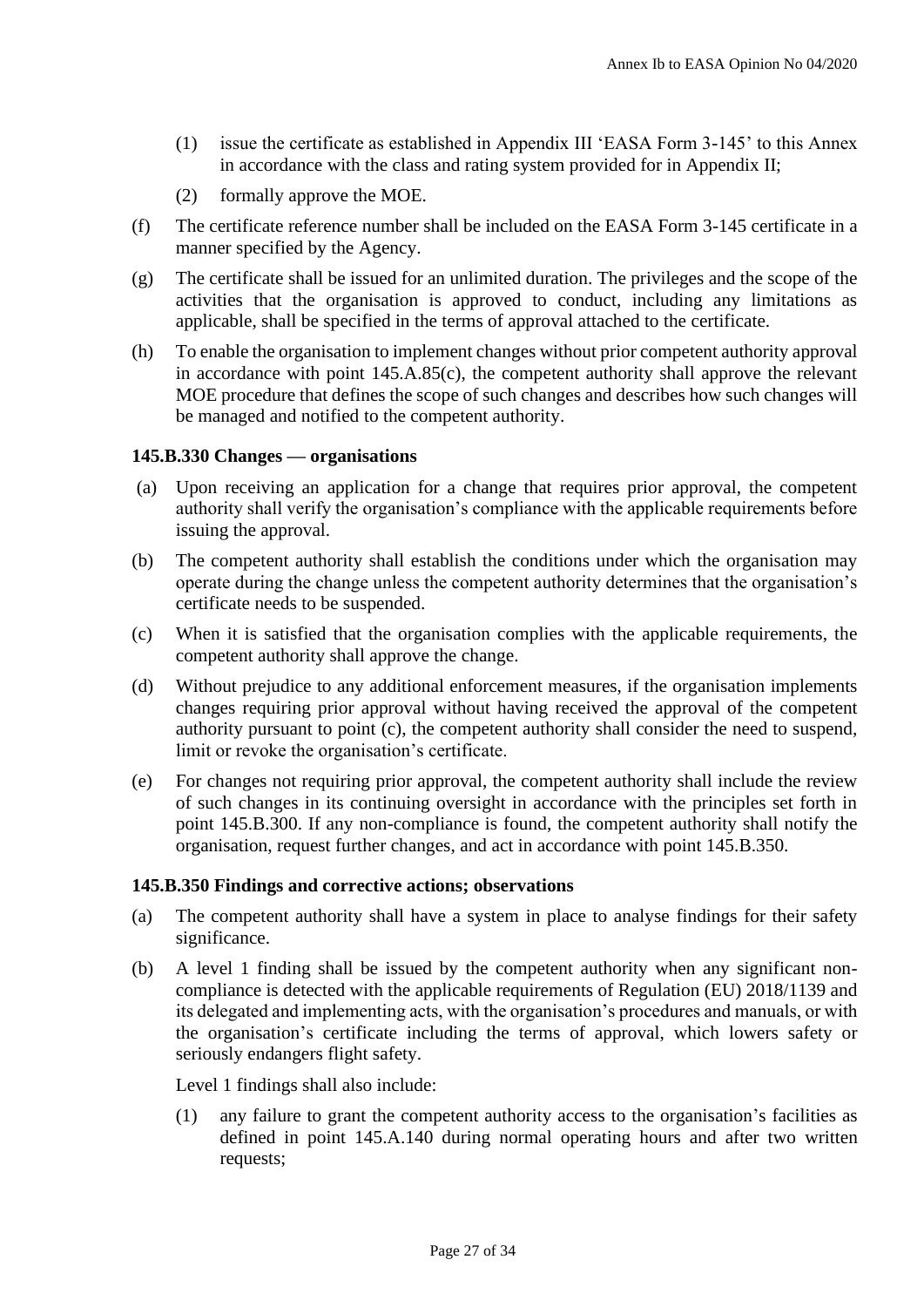- (2) obtaining the organisation certificate or maintaining its validity by falsification of the submitted documentary evidence;
- (3) any evidence of malpractice or fraudulent use of the organisation certificate;
- (4) the lack of an accountable manager.
- (c) A level 2 finding shall be issued by the competent authority when any non-compliance is detected with the applicable requirements of Regulation (EU) 2018/1139 and its delegated and implementing acts, with the organisation's procedures and manuals, or with the organisation's certificate including the terms of approval, which is not classified as a level 1 finding.
- (d) When a finding is detected during oversight or by any other means, the competent authority shall, without prejudice to any additional action required by Regulation (EU) 2018/1139 and its delegated and implementing acts, communicate in writing the finding to the organisation and request corrective action to address the non-compliance(s) identified. If a level 1 finding directly relates to an aircraft, the competent authority shall inform the competent authority of the Member State in which the aircraft is registered.
	- (1) If there are any level 1 findings, the competent authority shall take immediate and appropriate action to prohibit or limit the activities of the organisation involved and, if appropriate, it shall take action to revoke the certificate or to limit or suspend it in whole or in part, depending upon the extent of the level 1 finding, until successful corrective action has been taken by the organisation.
	- (2) If there are any level 2 findings, the competent authority shall:
		- (i) grant the organisation a corrective action implementation period that is appropriate to the nature of the finding, and that in any case shall initially not be more than 3 months. The period shall commence from the date of the written communication of the finding to the organisation requesting corrective action to address the non-compliance(s) identified. At the end of this period, and subject to the nature of the finding, the competent authority may extend the 3-month period provided that a corrective action plan has been agreed by the competent authority;
		- (ii) assess the corrective action and implementation plan proposed by the organisation, and if the assessment concludes that they are sufficient to address the non-compliance(s), accept these.
	- (3) If the organisation fails to submit an acceptable corrective action plan, or fails to perform the corrective action within the time period accepted or extended by the competent authority, the finding shall be raised to level 1 and action shall be taken as laid down in point  $(d)(1)$ .
	- (4) The competent authority shall record all the findings that it has raised or that have been communicated to it in accordance with point (e) and, where applicable, the enforcement measures it has applied, as well as all corrective actions and the dates of the action closures for all the findings.
- (e) Without prejudice to any additional enforcement measures, when an authority acting under the provisions of point 145.B.300(d) identifies any non-compliance with the applicable requirements of Regulation (EU) 2018/1139 and its delegated and implementing acts by an organisation certified by the competent authority of another Member State or the Agency, it shall inform that competent authority and provide an indication of the level of the finding.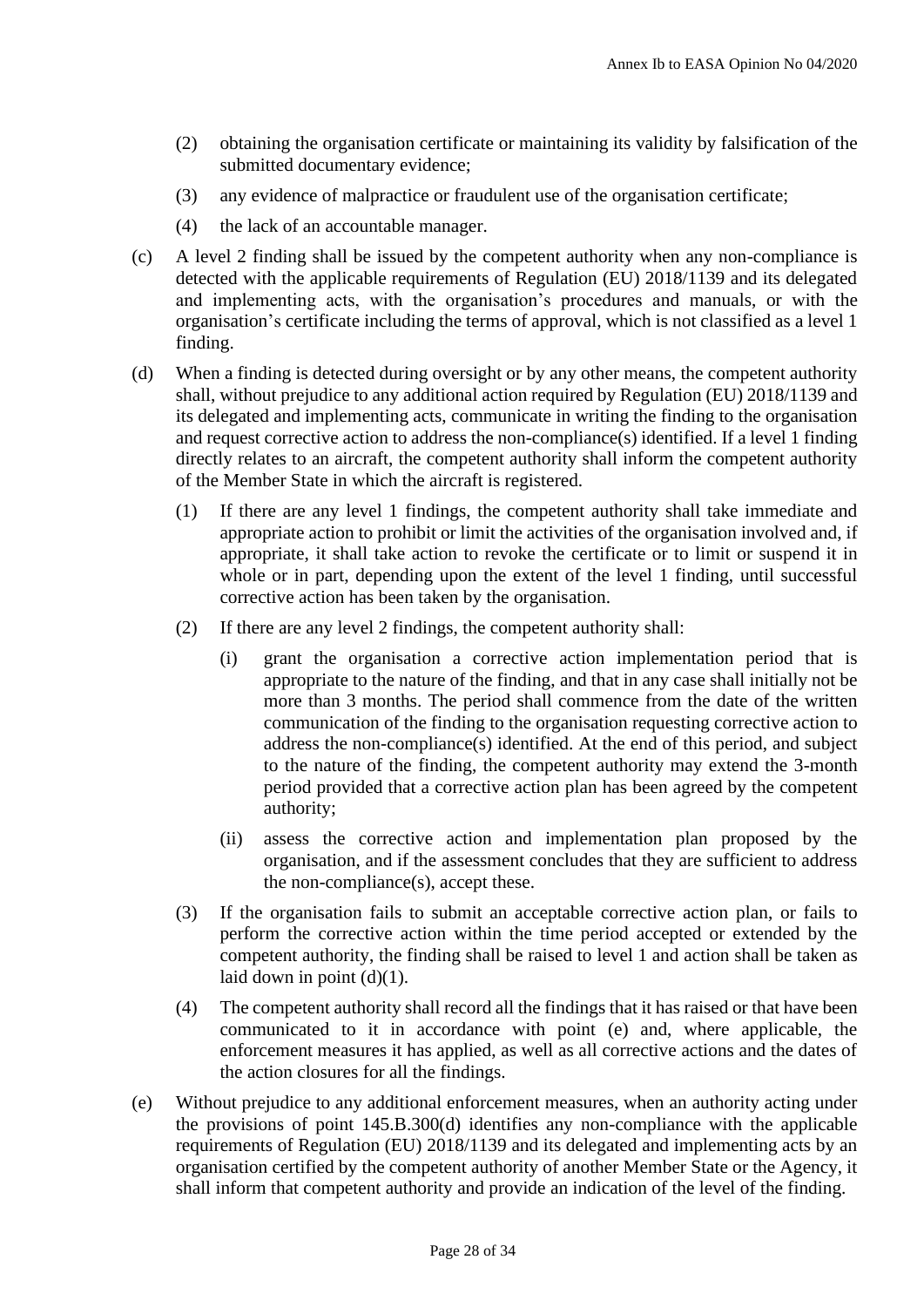- (f) For those cases not requiring level 1 or level 2 findings, the competent authority may issue observations:
	- (1) for any item whose performance has been assessed to be ineffective; or
	- (2) when it has been identified that an item has the potential to cause a non-compliance under points (b) or (c); or
	- (3) when suggestions or improvements are of interest for the overall safety performance of the organisation.

The observations issued under this point shall be communicated in writing to the organisation and recorded by the competent authority.

# **145.B.355 Suspension, limitation and revocation**

The competent authority shall:

- (a) suspend a certificate when it considers that there are reasonable grounds that such action is necessary to prevent a credible threat to aircraft safety;
- (b) suspend, revoke or limit a certificate if such action is required pursuant to point 145.B.350;
- (c) suspend or limit in whole or in part a certificate if unforeseeable circumstances outside the control of the competent authority prevent its inspectors from discharging their oversight responsibilities over the oversight planning cycle.';
- (31) Appendix II is replaced by the following:

## '*Appendix II*

## **Class and rating system for the terms of approval of Part-145 maintenance organisations**

- (a) Except as stated otherwise for the smallest organisations referred to in point (m), the table referred to in point (l) provides the possible classes and ratings to be used to establish the terms of approval of the Part-145 organisation's certificate. An organisation must be granted terms of approval that range from a single class and rating with limitations to all classes and ratings with limitations.
- (b) In addition to the table referred to in point (l), each maintenance organisation is required to indicate its *scope of work* in its MOE. See also point (k).
- (c) Within the approval class(es) and rating(s) established by the competent authority, the scope of work specified in the MOE defines the exact limits of its approval. It is therefore essential that the approval class(es) and rating(s) and the organisation's scope of work match.
- (d) A *category A class rating* means that the maintenance organisation may carry out maintenance on aircraft and components (including engines and/or auxiliary power units (APUs)), in accordance with the aircraft maintenance data or, if agreed by the competent authority, in accordance with the component maintenance data, only while such components are fitted to the aircraft. Nevertheless, such an A-rated maintenance organisation may temporarily remove a component for maintenance in order to improve access to that component, except when its removal generates the need for additional maintenance that the organisation is not approved to perform. This is provided that an appropriate control procedure in the MOE has been approved by the competent authority.

The limitation column will specify the scope of such maintenance, thereby indicating the extent of the approval.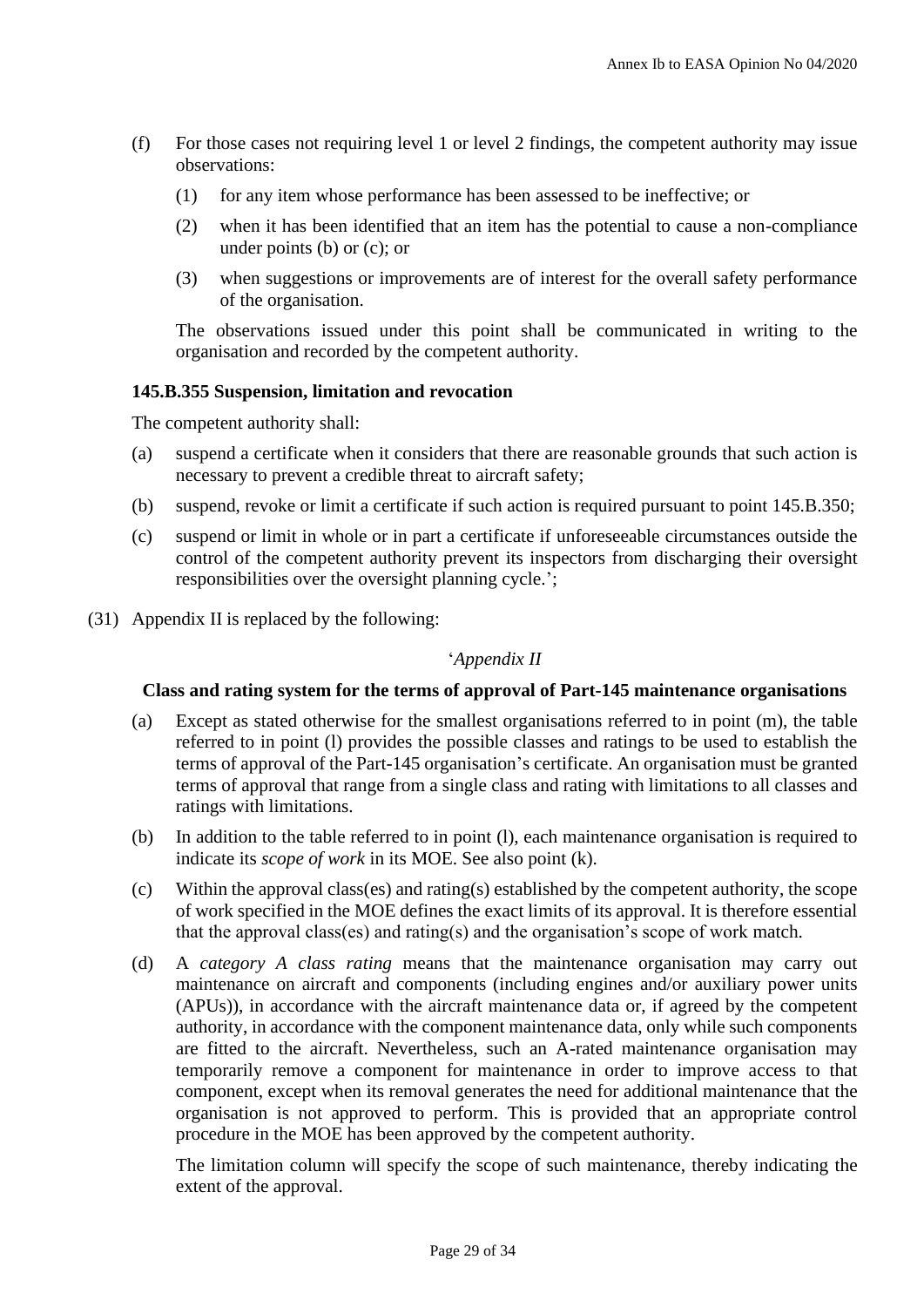- (e) *Category A class ratings* are subdivided into 'Base' or 'Line' maintenance categories. Such an organisation may be approved for either 'Base' or 'Line' maintenance, or both. It should be noted that a 'Line' facility located at a main base facility requires a 'Line' maintenance approval.
- (f) A *category B class rating* means that the maintenance organisation may carry out maintenance on uninstalled engines and/or APUs and engine and/or APU components, in accordance with the engine and/or APU maintenance data or, if agreed by the competent authority, in accordance with the component maintenance data, only while such components are fitted to the engine and/or the APU. Nevertheless, such a B-rated approved maintenance organisation may temporarily remove a component for maintenance in order to improve access to that component, except when its removal generates the need for additional maintenance that the organisation is not approved to perform.

The limitation column will specify the scope of such maintenance, thereby indicating the extent of the approval.

A maintenance organisation that is approved with a category B class rating may also carry out maintenance on an installed engine during aircraft base and line maintenance, provided that an appropriate control procedure in the MOE has been approved by the competent authority. The scope of work in the MOE shall reflect these activities if they are permitted by the competent authority.

(g) A *category C class rating* means that the maintenance organisation may carry out maintenance on uninstalled components (excluding complete engines and APUs) that are intended to be fitted on the aircraft or the engine/APU.

The limitation column will specify the scope of such maintenance, thereby indicating the extent of the approval.

A maintenance organisation that is approved with a category C class rating may also carry out maintenance on an installed component (other than a complete engine/APU) during aircraft base and line maintenance, or at an engine/APU maintenance facility provided that an appropriate control procedure in the MOE has been approved by the competent authority. The scope of work in the MOE shall reflect these activities if they are permitted by the competent authority.

- (h) A *category D class rating* is a self-contained class rating that is not necessarily related to a specific aircraft, engine or other component. The D1 — Non-Destructive Testing (NDT) rating is only necessary for a maintenance organisation that carries out NDT as a particular task for another organisation. A maintenance organisation that is approved with a class rating in the A, B or C category may carry out NDT on products that it maintains without the need for a D1 class rating provided that the MOE contains appropriate NDT procedures.
- (i) The *limitation* column is intended to give competent authorities the flexibility to customise an approval for any particular organisation. Ratings shall only be mentioned on the approval if they are appropriately limited. The table referred to in point (l) specifies the types of limitations that are possible. It is acceptable to stress in the limitation column the maintenance task rather than the type or manufacturer of the aircraft or engine, if this is more appropriate to the organisation (an example could be avionics systems installations and the related maintenance). If that is mentioned in the limitation column, it indicates that the maintenance organisation is approved to carry out maintenance up to and including this particular type/task.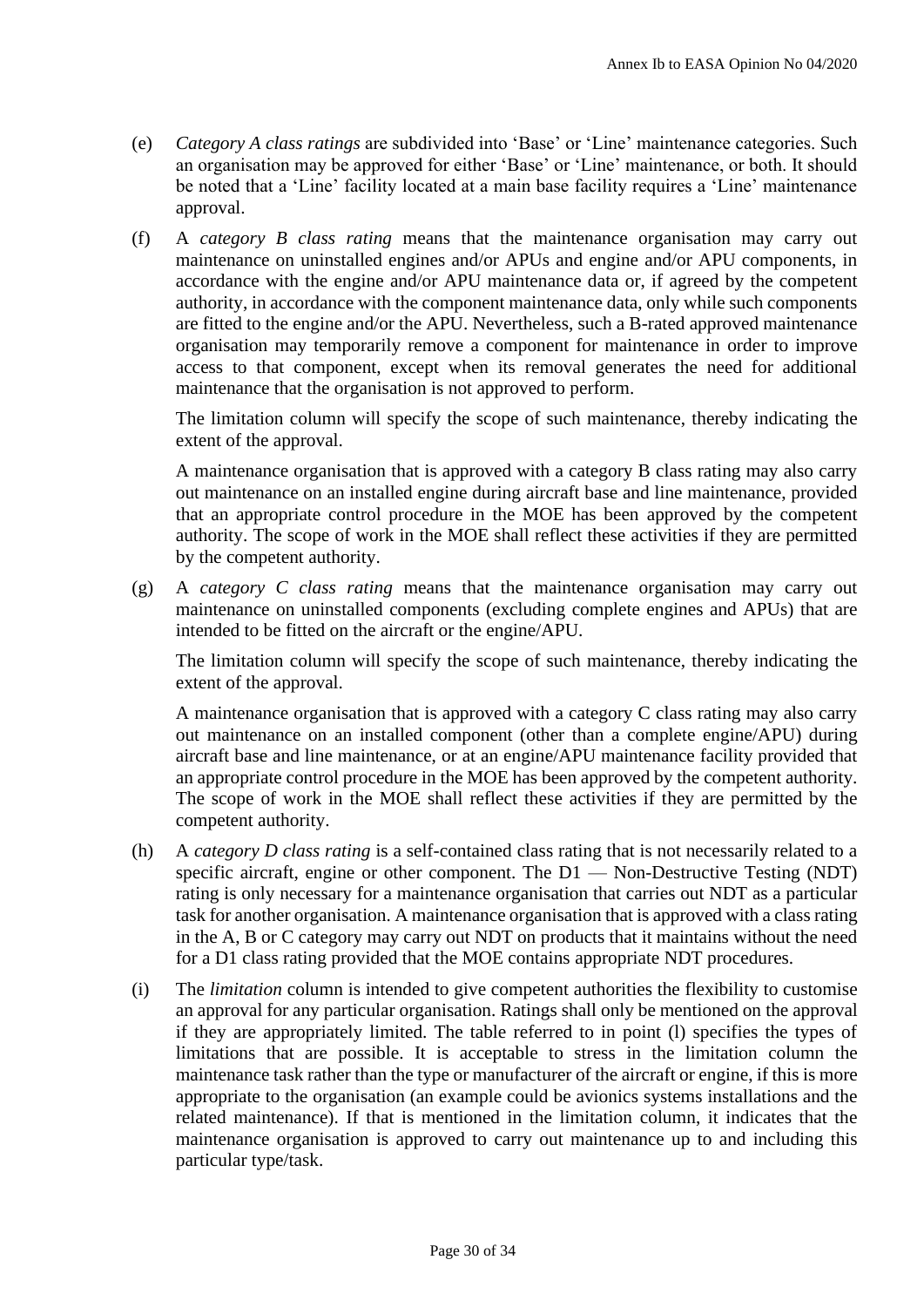- (j) When reference is made to the *series, type* and *group* in the limitation column of class A and B, it shall be understood as follows:
	- 'Series' means a specific type series such as the Airbus 300, 310 or 319, or the Boeing 737-300 series, the RB211-524 series, the Cessna 150 or Cessna 172, the Beech 55 series, the continental O-200 series, etc.
	- 'Type' means a specific type or model such as the Airbus 310-240 type, the RB 211- 524 B4 type, or the Cessna 172RG type.

Any number of series or types may be quoted.

- 'Group' means, for example, Cessna single piston engine aircraft or Lycoming nonsupercharged piston engines, etc.
- (k) Notwithstanding point 145.A.85(a)(1), when a component *capability list* is used that could be subject to frequent amendments, then the organisation may propose to include such amendments in the procedure referred to in point 145.A.85(c) for changes not requiring prior approval.
- (l) Table

| <b>CLASS</b>    | <b>RATING</b>                                                                         | <b>LIMITATION</b>                                                                                                                                                                                                                                                                  | <b>BASE</b>    | <b>LINE</b>    |
|-----------------|---------------------------------------------------------------------------------------|------------------------------------------------------------------------------------------------------------------------------------------------------------------------------------------------------------------------------------------------------------------------------------|----------------|----------------|
| <b>AIRCRAFT</b> | A <sub>1</sub><br>Aeroplanes<br>above 5 700 kg<br>maximum take-<br>off mass<br>(MTOM) | [Shall state the aeroplane<br>manufacturer or the group or<br>series or type and/or the<br>maintenance tasks]<br>Example: Airbus A320 Series                                                                                                                                       | $[YES/NO]$ (*) | $[YES/NO]$ (*) |
|                 | A <sub>2</sub><br>Aeroplanes of<br>5 700 kg<br>MTOM and<br>below                      | [Shall state the aeroplane<br>manufacturer or the group or<br>series or type and/or the<br>maintenance tasks]<br>Example: DHC-6 Twin Otter<br><b>Series</b><br>State whether the issuing of<br>airworthiness review certificates                                                   | $[YES/NO]$ (*) | $[YES/NO]$ (*) |
|                 |                                                                                       | is authorised (only possible for<br>aircraft covered by Annex Vb<br>(Part-ML))                                                                                                                                                                                                     |                |                |
|                 | A <sub>3</sub><br>Helicopters                                                         | [Shall state the helicopter<br>manufacturer or the group or<br>series or type and/or the<br>maintenance task(s)]<br>Example: Robinson R44<br>State whether the issuing of<br>airworthiness review certificates<br>is authorised (only possible for<br>aircraft covered by Annex Vb | $[YES/NO]$ (*) | $[YES/NO]$ (*) |
|                 |                                                                                       | (Part-ML))                                                                                                                                                                                                                                                                         |                |                |
|                 | A <sub>4</sub><br>Aircraft other<br>than A1, A2<br>and A3 aircraft                    | [Shall state the aircraft category<br>(sailplane, balloon, airship, etc.),<br>the manufacturer or group or<br>series or type and/or the<br>maintenance task(s)]                                                                                                                    | $[YES/NO]$ (*) | $[YES/NO]$ (*) |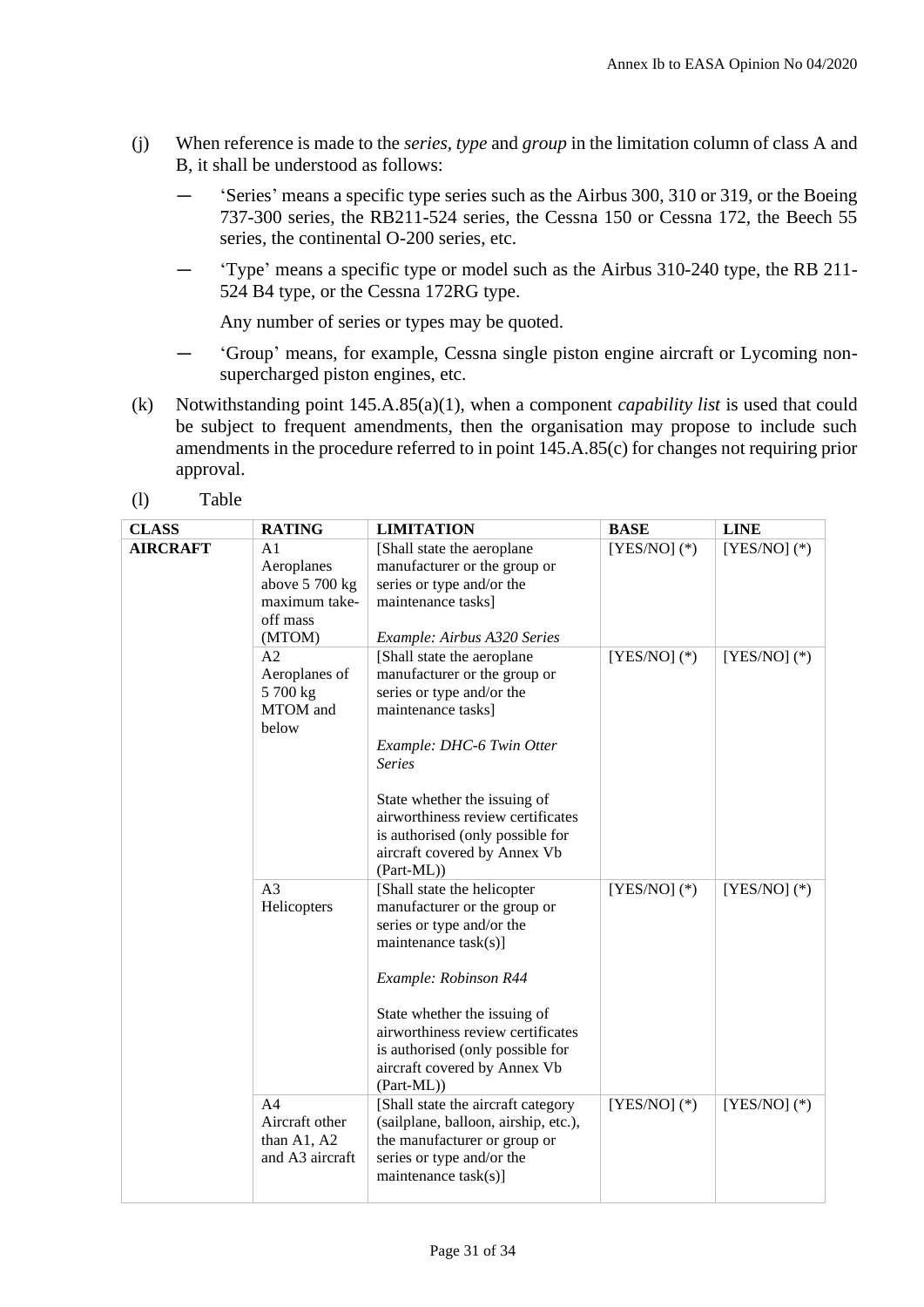|                                |                            | State whether the issuing of                                           |  |
|--------------------------------|----------------------------|------------------------------------------------------------------------|--|
|                                |                            | airworthiness review certificates                                      |  |
|                                |                            | is authorised (only possible for                                       |  |
|                                |                            | aircraft covered by Annex Vb                                           |  |
|                                |                            | (Part-ML))                                                             |  |
| <b>ENGINES</b>                 | B1                         | [Shall state the engine series or type and/or the maintenance task(s)] |  |
|                                | Turbine                    |                                                                        |  |
|                                |                            | Example: PT6A Series                                                   |  |
|                                | B <sub>2</sub>             | [Shall state the engine manufacturer or group or series or type and/or |  |
|                                | Piston                     | the maintenance $task(s)]$                                             |  |
|                                | B <sub>3</sub>             | [Shall state the engine manufacturer or series or type and/or the      |  |
|                                | <b>APU</b>                 | maintenance task(s)]                                                   |  |
| <b>COMPONENTS</b>              | C1 Air Cond                | [Shall state the aircraft type or aircraft manufacturer or component   |  |
| <b>OTHER THAN</b>              | & Press                    | manufacturer or the particular component and/or cross-refer to a       |  |
| <b>COMPLETE</b>                | C <sub>2</sub> Auto Flight | capability list in the exposition and/or the maintenance $task(s)$ ]   |  |
| <b>ENGINES OR</b>              | C3 Comms                   |                                                                        |  |
| <b>APUs</b>                    |                            | Example: PT6A Fuel Control                                             |  |
|                                | and Nav                    |                                                                        |  |
|                                | $C4$ Doors —               |                                                                        |  |
|                                | Hatches                    |                                                                        |  |
|                                | C5 Electrical              |                                                                        |  |
|                                | Power &                    |                                                                        |  |
|                                | Lights                     |                                                                        |  |
|                                | C6 Equipment               |                                                                        |  |
|                                | $C7$ Engine —              |                                                                        |  |
|                                | <b>APU</b>                 |                                                                        |  |
|                                | C8 Flight                  |                                                                        |  |
|                                | Controls                   |                                                                        |  |
|                                | C9 Fuel                    |                                                                        |  |
|                                | C10 Helicopter             |                                                                        |  |
|                                | -Rotors                    |                                                                        |  |
|                                | C11 Helicopter             |                                                                        |  |
|                                | $-$ Trans                  |                                                                        |  |
|                                | C12 Hydraulic              |                                                                        |  |
|                                | Power                      |                                                                        |  |
|                                |                            |                                                                        |  |
|                                | C13 Indicating             |                                                                        |  |
|                                | — recording                |                                                                        |  |
|                                | system                     |                                                                        |  |
|                                | C14 Landing                |                                                                        |  |
|                                | Gear                       |                                                                        |  |
|                                | C15 Oxygen                 |                                                                        |  |
|                                | C16 Propellers             |                                                                        |  |
|                                | C17 Pneumatic              |                                                                        |  |
|                                | & Vacuum                   |                                                                        |  |
|                                | C18 Protection             |                                                                        |  |
|                                | ice/rain/fire              |                                                                        |  |
|                                | C19 Windows                |                                                                        |  |
|                                | C20 Structural             |                                                                        |  |
|                                | C21 Water                  |                                                                        |  |
|                                | ballast                    |                                                                        |  |
|                                | C22 Propulsion             |                                                                        |  |
|                                | Augmentation               |                                                                        |  |
| <b>SPECIALISED</b>             | D1 Non-                    | [Shall state particular NDT method(s)]                                 |  |
| <b>SERVICES</b>                | Destructive                |                                                                        |  |
|                                | Testing                    |                                                                        |  |
| Delete as appropriate<br>$(*)$ |                            |                                                                        |  |
|                                |                            |                                                                        |  |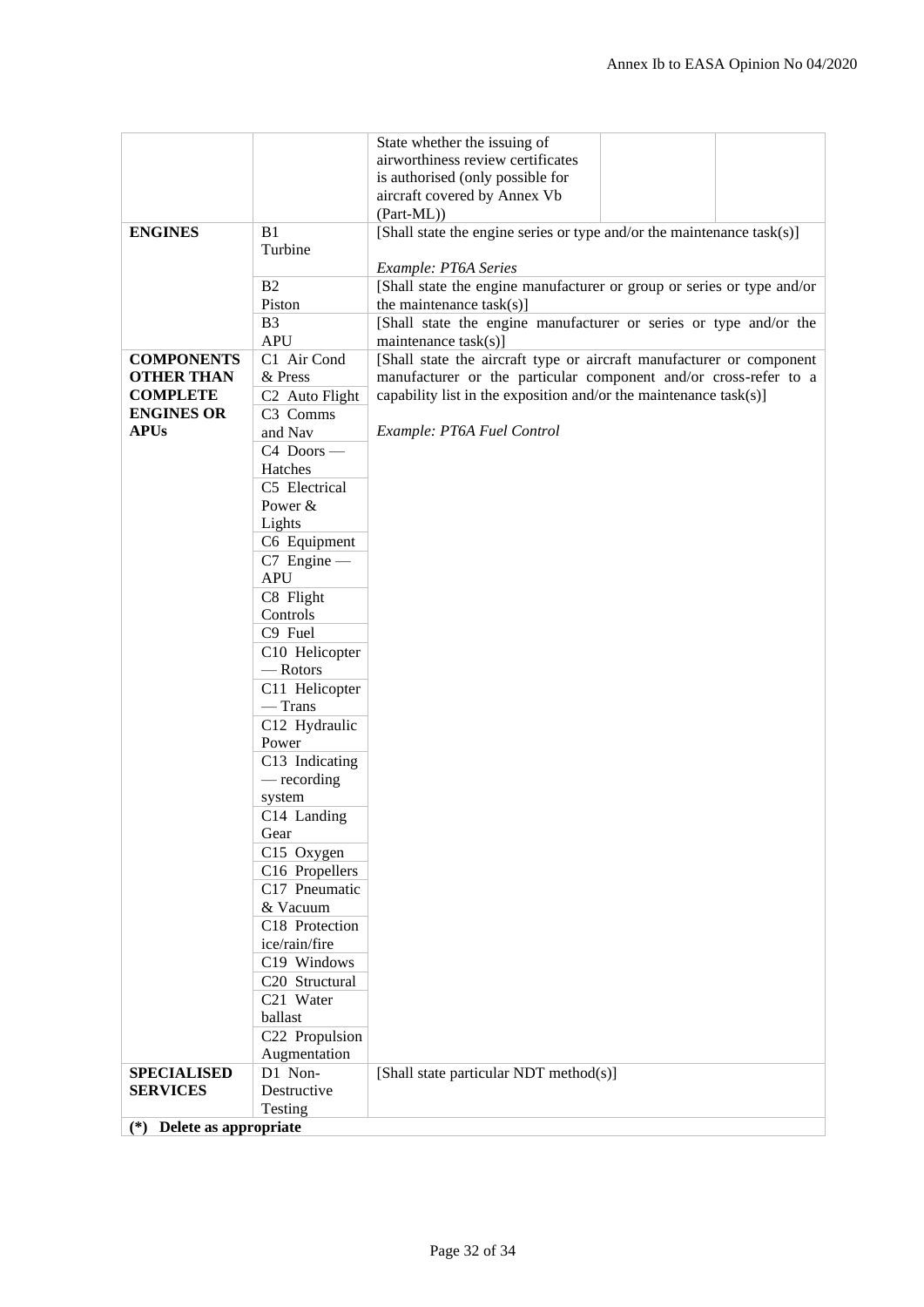(m) A maintenance organisation which employs only one person to both plan and carry out all its maintenance activities can only hold limited terms of approval. The maximum permissible limits are as follows:

| <b>CLASS</b>                 | <b>RATING</b>                     | <b>LIMITATION</b>           |
|------------------------------|-----------------------------------|-----------------------------|
| <b>AIRCRAFT</b>              | A2                                | <b>PISTON ENGINE</b>        |
|                              |                                   | AEROPLANE OF 5 700 KG       |
|                              |                                   | <b>MTOM OR LESS</b>         |
| <b>AIRCRAFT</b>              | A <sub>3</sub>                    | <b>SINGLE PISTON ENGINE</b> |
|                              |                                   | HELICOPTER OF 3 175 KG      |
|                              |                                   | <b>MTOM OR LESS</b>         |
| <b>AIRCRAFT</b>              | A4                                | <b>NO LIMITATIONS</b>       |
| <b>ENGINES</b>               | B <sub>2</sub>                    | <b>LESS THAN 450 HP</b>     |
| <b>COMPONENTS OTHER THAN</b> | C <sub>1</sub> TO C <sub>22</sub> | AS PER CAPABILITY LIST      |
| <b>COMPLETE ENGINES OR</b>   |                                   |                             |
| <b>APUs</b>                  |                                   |                             |
| <b>SPECIALISED SERVICES</b>  | D1 NDT                            | NDT METHOD(S) TO BE         |
|                              |                                   | <b>SPECIFIED</b>            |

It should be noted that such an organisation may be further limited by the competent authority in the terms of approval depending on the capabilities of the particular organisation.'.